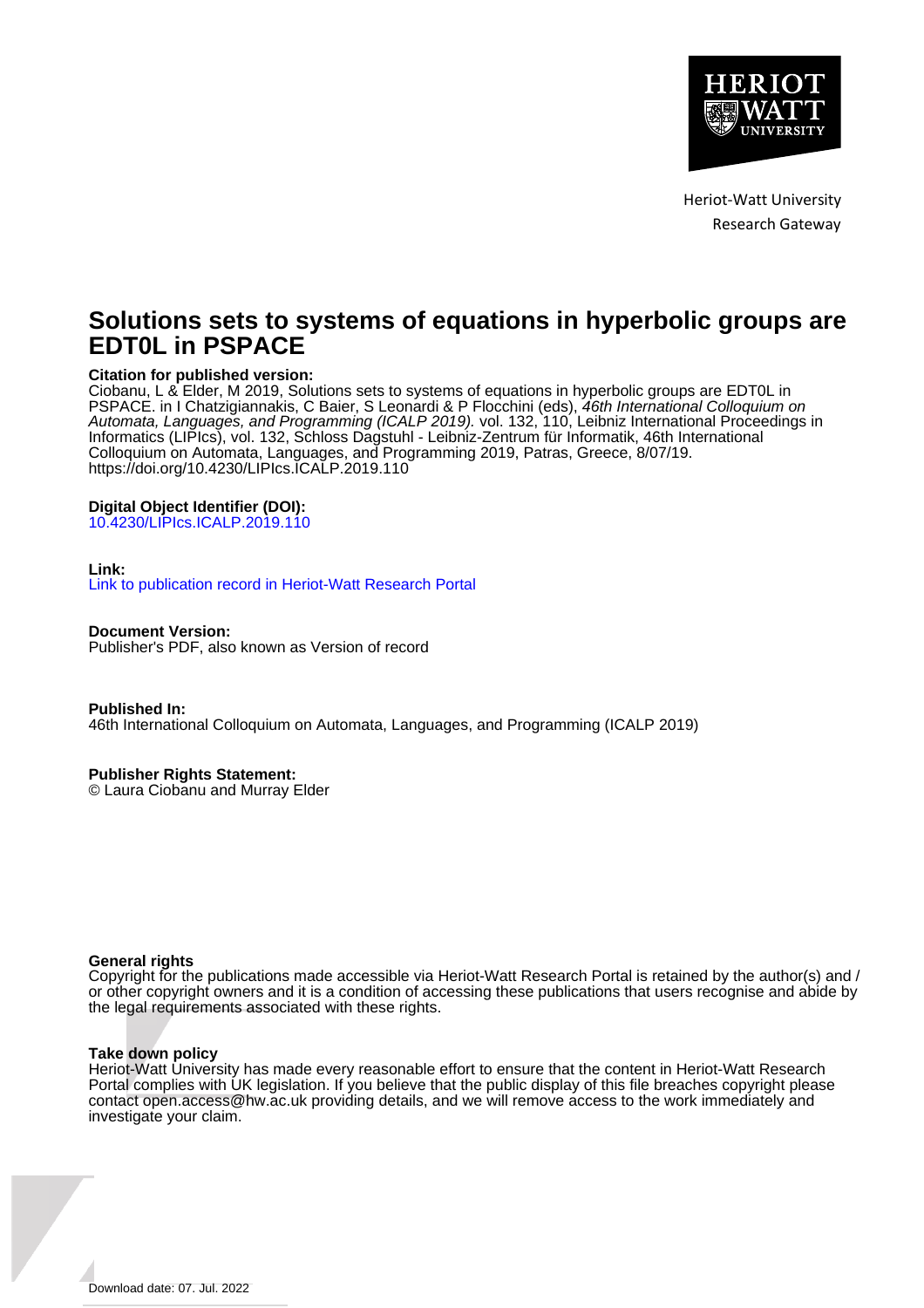# **Solutions Sets to Systems of Equations in Hyperbolic Groups Are EDT0L in PSPACE**

# **Laura Ciobanu**

Heriot-Watt University, Edinburgh EH14 4AS, Scotland [l.ciobanu@hw.ac.uk](mailto:l.ciobanu@hw.ac.uk)

# **Murray Elder**

University of Technology Sydney, Ultimo NSW 2007, Australia [murray.elder@uts.edu.au](mailto:murray.elder@uts.edu.au)

## **Abstract**

We show that the full set of solutions to systems of equations and inequations in a hyperbolic group, with or without torsion, as shortlex geodesic words, is an EDT0L language whose specification can be computed in  $\text{NSPACE}(n^2 \log n)$  for the torsion-free case and  $\text{NSPACE}(n^4 \log n)$  for the torsion case. Our work combines deep geometric results by Rips, Sela, Dahmani and Guirardel on decidability of existential theories of hyperbolic groups, work of computer scientists including Plandowski, Jeż, Diekert and others on PSPACE algorithms to solve equations in free monoids and groups using compression, and an intricate language-theoretic analysis.

The present work gives an essentially optimal formal language description for all solutions in all hyperbolic groups, and an explicit and surprising low space complexity to compute them.

**2012 ACM Subject Classification** Theory of computation → Formal languages and automata theory; Theory of computation  $\rightarrow$  Grammars and context-free languages; Theory of computation  $\rightarrow$ Complexity classes; Mathematics of computing  $\rightarrow$  Combinatorics on words

**Keywords and phrases** Hyperbolic group, Existential theory, EDT0L language, PSPACE

**Digital Object Identifier** [10.4230/LIPIcs.ICALP.2019.110](https://doi.org/10.4230/LIPIcs.ICALP.2019.110)

**Category** Track B: Automata, Logic, Semantics, and Theory of Programming

**Related Version** <https://arxiv.org/abs/1902.07349>

**Funding** Research supported by Australian Research Council (ARC) Project DP160100486, and a Follow-On Grant from the International Centre of Mathematical Sciences (ICMS), Edinburgh. *Laura Ciobanu*: Supported by EPSRC grant EP/R035814/1.

**Acknowledgements** The authors wish to thank Yago Antolín, Alex Bishop, François Dahmani, Volker Diekert, Michal Ferov and Jim Howie for helpful conversations, and the anonymous reviewers for their feedback and corrections.

# **1 Introduction**

Hyperbolic groups were introduced by Gromov in 1987 [\[25\]](#page-14-0), and play a significant role in group theory and geometry [\[12,](#page-13-0) [33,](#page-14-1) [40\]](#page-15-0). Virtually free groups, small cancellation groups, and the fundamental groups of extensive classes of negative curvature manifolds are important examples (see [\[1\]](#page-13-1) for background). In a certain probabilistic sense made precise in [\[26,](#page-14-2) [37,](#page-15-1) [41\]](#page-15-2), almost all finitely generated groups are hyperbolic. They admit very efficient solutions to the word and conjugacy problems [\[21,](#page-14-3) [27,](#page-14-4) [28\]](#page-14-5), and extremely nice language-theoretic properties, for example the set of all geodesics over any generating set is regular (see Lemma [16\)](#page-7-0), and forms a biautomatic structure [\[22\]](#page-14-6). They are exactly the groups which admit context-free multiplication tables [\[23\]](#page-14-7), and have a particularly simple characterisation in terms of rewriting systems [\[6,](#page-13-2) [35\]](#page-15-3) (see Lemma [13\)](#page-7-1).

<u>ര്ര 0 </u>

© Laura Ciobanu and Murray Elder;

licensed under Creative Commons License CC-BY 46th International Colloquium on Automata, Languages, and Programming (ICALP 2019). Editors: Christel Baier, Ioannis Chatzigiannakis, Paola Flocchini, and Stefano Leonardi; Article No. 110; pp. 110:1–110[:15](#page-15-4)





[Leibniz International Proceedings in Informatics](https://www.dagstuhl.de/lipics/)

[Schloss Dagstuhl – Leibniz-Zentrum für Informatik, Dagstuhl Publishing, Germany](https://www.dagstuhl.de)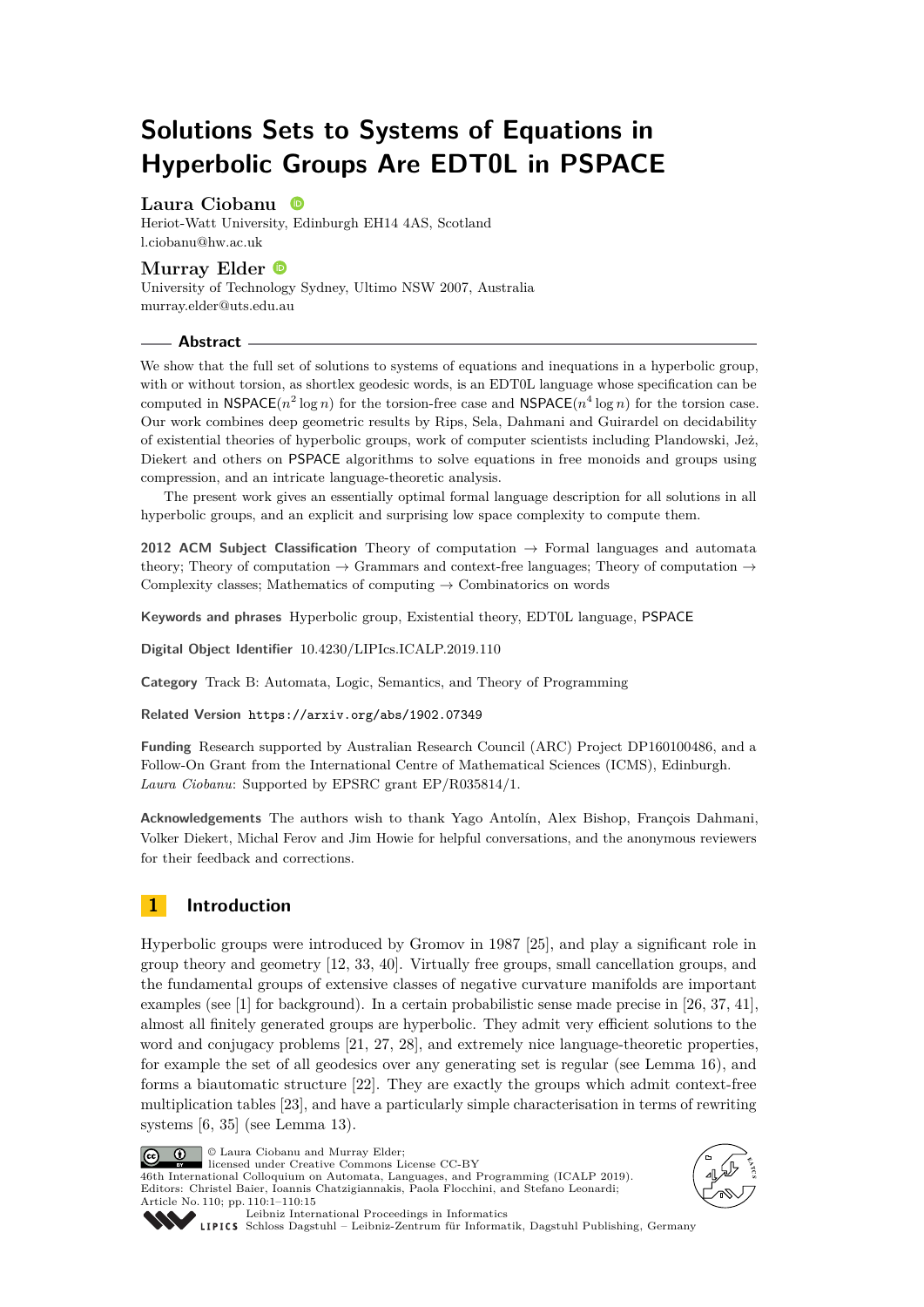## **110:2 Solutions to Equations in Hyperbolic Groups**

In this paper we consider systems of equations and inequations in hyperbolic groups, building on and generalising work done in the area of solving equations over various groups and monoids in PSPACE. Starting with work of Plandowski [\[38\]](#page-15-5), many prominent researchers have given PSPACE algorithms [\[7,](#page-13-3) [14,](#page-13-4) [16,](#page-14-8) [17,](#page-14-9) [18,](#page-14-10) [30,](#page-14-11) [31\]](#page-14-12) to find (all) solutions to systems of equations over free monoids, free groups, partially commutative monoids and groups, and virtually free groups (that is, groups which have a free subgroup of finite index).

The satisfiability of equations over torsion-free hyperbolic groups is decidable by the work of Rips and Sela [\[39\]](#page-15-6), who reduced the problem in hyperbolic groups to solving equations in free groups, and then calling on Makanin's algorithm [\[36\]](#page-15-7). Kufleitner proved PSPACE for decidability in the torsion-free case [\[34\]](#page-15-8), without an explicit complexity bound, by following Rips-Sela and then using Plandowski's result [\[38\]](#page-15-5). Dahmani and Guirardel radically extended Rips and Sela's work to all hyperbolic groups (with torsion), by reducing systems of equations to systems over virtually free groups, which they then reduced to systems of *twisted* equations over free groups [\[11\]](#page-13-5). In terms of describing solution sets, Grigorchuck and Lysionok gave efficient algorithms for the special case of quadratic equations [\[24\]](#page-14-13).

Here we combine Rips, Sela, Dahmani and Guirardel's approach with recent work of the authors with Diekert [\[7,](#page-13-3) [14,](#page-13-4) [15\]](#page-14-14) to obtain the following results.

<span id="page-2-0"></span> $\triangleright$  **Theorem 1** (Torsion-free). Let G be a torsion-free hyperbolic group with finite symmetric *generating set S. Let* Φ *be a system of equations and inequations of size n (see Section [2](#page-3-0) for a precise definition of input size). Then the set of all solutions, as tuples of shortlex geodesic* words over *S*, is EDT0L. Moreover there is an  $NSPACE(n^2 \log n)$  algorithm which on input Φ *prints a description for the EDT0L grammar.*

<span id="page-2-1"></span>▶ **Theorem 2** (Torsion). Let *G* be a hyperbolic group with torsion with finite symmetric *generating set S. Let* Φ *be a system of equations and inequations of size n (see Section [2](#page-3-0) for a precise definition of input size). Then the set of all solutions, as tuples of shortlex geodesic* words over *S*, is EDT0L. Moreover there is an  $NSPACE(n^4 \log n)$  algorithm which on input Φ *prints a description for the EDT0L grammar.*

A corollary of Theorems 1 and 2 is that the existential theory for hyperbolic groups can be decided in  $\mathsf{NSPACE}(n^2 \log n)$  for torsion-free and  $\mathsf{NSPACE}(n^4 \log n)$  for groups with torsion. Another consequence of our work is that we can decide in the same space complexity as above whether or not the solution set is empty, finite or infinite (see [\[8\]](#page-13-6)).

EDT0L is a surprisingly low language complexity for this problem. EDT0L languages are playing an increasingly useful role in group theory, not only in describing solution sets to equations in groups  $[7, 14, 17]$  $[7, 14, 17]$  $[7, 14, 17]$ , but more generally  $[4, 5, 9]$  $[4, 5, 9]$  $[4, 5, 9]$ .

The paper is organised as follows. We briefly set up some notation for solution sets and input size in Section [2.](#page-3-0) We then give an informal description of the entire argument for the torsion-free case in Section [3.](#page-3-1) This overview uses various concepts which are defined more carefully afterwards, but we hope that having the entire argument in one place is useful for the reader to understand the "big picture" before descending into the details. Section [4](#page-5-0) develops necessary material on EDT0L and space complexity. Section [5](#page-7-2) covers the necessary background on hyperbolic groups, including the key step to obtain a full solution set (as tuples of shortlex geodesics) from a *covering solution set* (see Definition [3\(](#page-3-2)iii)). In Section [6](#page-8-0) we use Rips and Sela's *canonical representatives* (see [\[8,](#page-13-6) Appendix A]) in torsion-free hyperbolic groups, to reduce the problem of finding solutions in a torsion-free hyperbolic group to finding solutions in the free group on the same generators as the hyperbolic one. We show that if the input system has size *n* then the resulting system in the free group has size  $O(n^2)$ . Applying [\[7\]](#page-13-3) produces a covering solution set in  $O(n^2 \log n)$  nondeterministic space, from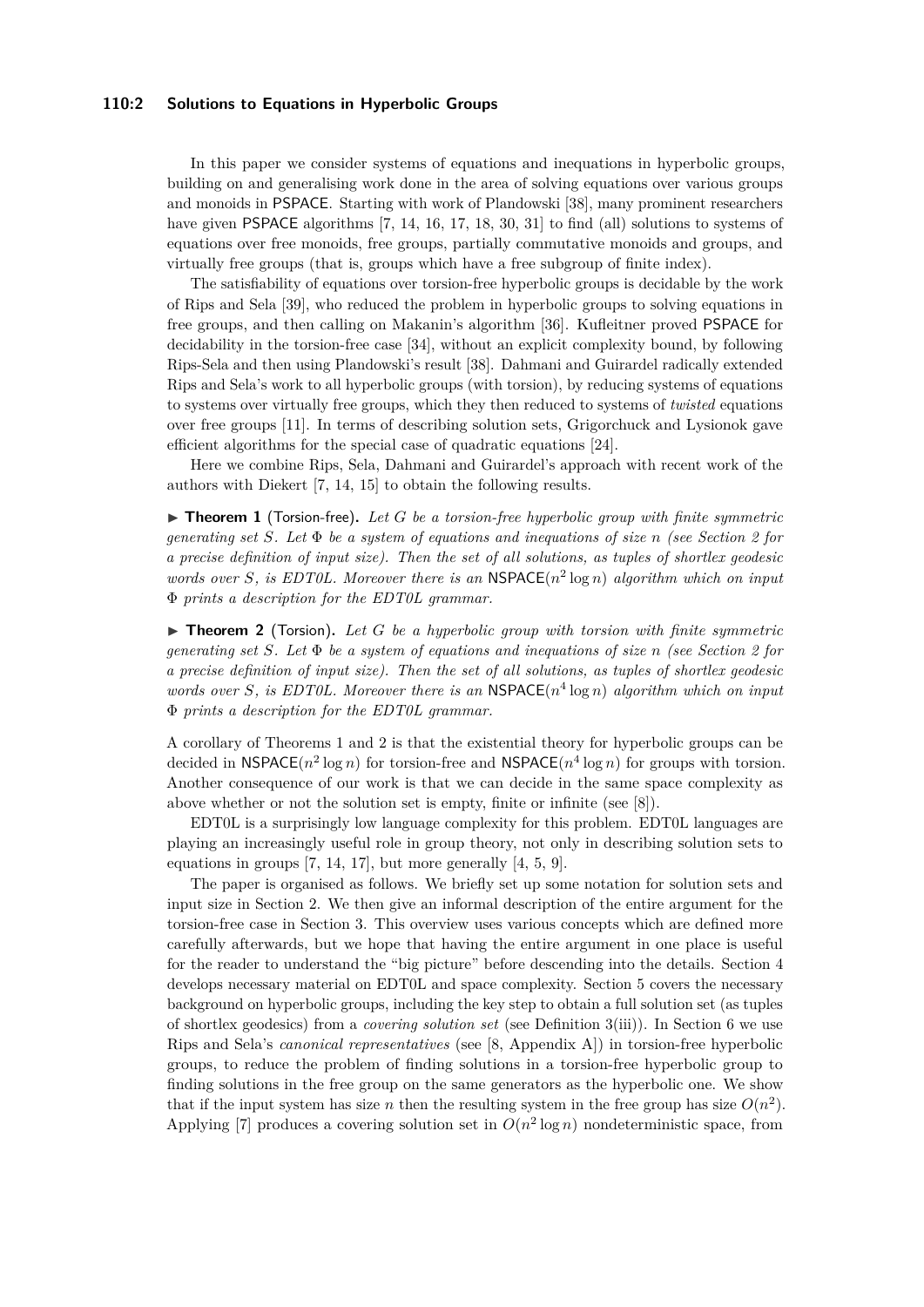which we obtain the full set of solutions as shortlex geodesics in the original group, as an EDT0L language, in the same space complexity. In Section [7](#page-10-0) we prove the general case for hyperbolic groups with torsion, following Dahmani and Guirardel who construct canonical representatives in a graph containing the Cayley graph of the hyperbolic group, and working in an associated virtually-free group.

# <span id="page-3-0"></span>**2 Notations for equations and solution sets**

Let *G* be a fixed group with finite symmetric generating set *S*. Let  $\pi: S^* \to G$  be the natural projection map. Let  $\{X_1, \ldots, X_m\}$ ,  $m \geqslant 1$ , be a set of variables to which we adjoin their formal inverses  $X_i^{-1}$  and denote by  $\mathcal X$  the union  $\{X_i, X_i^{-1} \mid 1 \leqslant i \leqslant m\}$ . Let  $\mathcal{C} = \{a_1, \ldots, a_k\} \subseteq G$  be a set of constants and

<span id="page-3-3"></span>
$$
\Phi = \{\varphi_j(\mathcal{X}, \mathcal{C}) = 1\}_{j=1}^h \cup \{\varphi_j(\mathcal{X}, \mathcal{C}) \neq 1\}_{j=h+1}^s
$$
\n(1)

be a set of *s* equations and inequations in  $G$ , where the length of each (in)equation is  $l_i$ . Then the total length of the equations is  $n = \sum_{i=1}^{s} l_i$ , and we take  $|\Phi| = n$  as the input size in the remainder of the paper.

A tuple  $(g_1, \ldots, g_m) \in G^m$  *solves* an equation [resp. inequation]  $\varphi_i$  in  $\Phi$  if replacing each variable  $X_i$  by  $g_i$  (and  $X_i^{-1}$  by  $g_i^{-1}$ ) produces an identity [resp. inequality] in the group as follows:

 $\varphi_i(q_1, \ldots, q_m, a_1, \ldots, a_k) = 1$  [resp.  $\varphi_i(q_1, \ldots, q_m, a_1, \ldots, a_k) \neq 1$ ].

A tuple  $(q_1, \ldots, q_m) \in G^m$  solves  $\Phi$  if it simultaneously solves  $\varphi_j$  for all  $1 \leq j \leq s$ .

#### <span id="page-3-2"></span>▶ Definition 3.

**(i)** *The* group element solution set *to* Φ *is the set*

$$
Sol_G(\Phi) = \{ (g_1, \ldots, g_m) \in G^m \mid (g_1, \ldots, g_m) \; solves \; \Phi \}.
$$

(ii) Let  $T \subseteq S^*$  and  $\#$  a symbol not in *S.* The full set of *T*-solutions *is the set* 

$$
Sol_{T,G}(\Phi) = \{w_1 \# \dots \# w_m \mid w_i \in T, (\pi(w_1), \dots, \pi(w_m)) \text{ solves } \Phi\}.
$$

(iii) *A set*  $L \subseteq \{w_1 \# \dots \# w_m \mid w_i \in S^*, 1 \leq i \leq m\}$  *is a* covering solution set *to*  $\Phi$  *if* 

 $\{(\pi(w_1), \ldots, \pi(w_k)) \mid w_1 \# \ldots \# w_m \in L\} = Sol_G(\Phi).$ 

# <span id="page-3-1"></span>**3 Overview of the proof**

In a free group, the equation  $xy = z$  has a solution in reduced words (that is, words which do not contain factors  $aa^{-1}$  for any  $a \in S$ ) if and only if there exist words  $P, Q, R$  with  $x = PQ, y = Q^{-1}R, z = PR$  in the free monoid with involution over *S* ([\[7,](#page-13-3) Lemma 4.1]). In a hyperbolic group this direct reduction to cancellation-free equations is no longer true: a triangle  $xy = z$  where  $x, y, z$  are replaced by geodesics looks as in Figure [1a.](#page-4-0)

Rips and Sela [\[39\]](#page-15-6) proved that in a torsion-free hyperbolic group one can define certain special words called *canonical representatives* so that a system of equations of the form  $X_iY_i = Z_i, 1 \leqslant j \leqslant O(n)$  has solutions which are canonical representatives with the properties that their prefixes and suffixes coincide, as shown in Figure [1b,](#page-4-0) and the inner circle is the concatenation of three words with lengths in  $O(n)$ . Moreover, these canonical representatives are  $(\lambda, \mu)$ -quasigeodesics (Definition [15\)](#page-7-3) where the constants  $\lambda, \mu$  depend only on the group.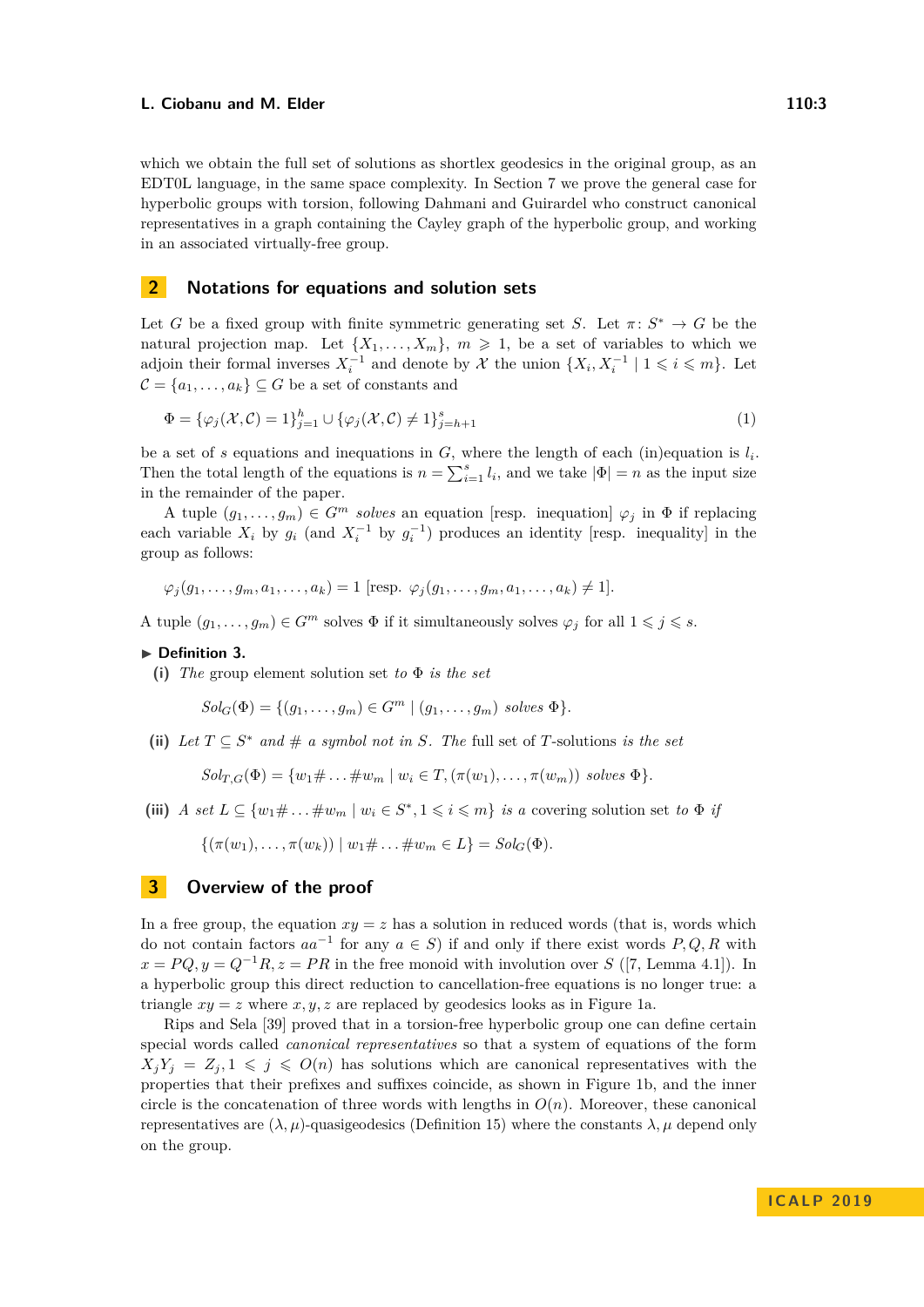## **110:4 Solutions to Equations in Hyperbolic Groups**

<span id="page-4-0"></span>

**(a)** Using geodesics.

**(b)** Using canonical representatives.



We use these facts to devise the following algorithm, presented here for the torsion-free case. We treat the hyperbolic group *G* with finite generating set *S* as a constant. On input a system of equations and inequations as in [\(1\)](#page-3-3) of size *n*:

- **1.** Replace inequations by equations (by using a new variable and requiring that this variable is not trivial in the group, as explained in Section 6.3).
- **2.** Triangulate the system, so that all equations have the form  $X_iY_j = Z_j$ . The size of the resulting system is still in  $O(n)$ . Suppose there are  $q \in O(n)$  such equations.
- **3.** Enumerate, one at a time, all possible tuples  $\mathbf{c} = (c_{11}, c_{12}, c_{13}, \ldots, c_{q1}, c_{q2}, c_{q3})$  of words (say, in lex order) so that the length  $\ell(c_{ji})$  with respect to *S* is bounded by a constant in  $O(n)$ . Note that the size of each tuple (the sum of the lengths of the  $c_{ij}$ ) is in  $O(n^2)$ .
- **4.** For each tuple **c**, run Dehn's algorithm to check  $c_{j1}c_{j2}c_{j3} = G$  1 for  $1 \leq j \leq q$ . If this holds for all *j*, write down a system of 3*q* equations

$$
X_j = P_j c_{j1} Q_j, Y_j = Q_j^{-1} c_{j2} R_j, Z_j = P_j c_{j3} R_j.
$$

Note that the resulting system,  $\Phi_{\mathbf{c}}$ , has size in  $O(n^2)$ .

- **5.** We now call the algorithm of the authors and Diekert [\[7\]](#page-13-3) to find all solutions to  $\Phi_c$ in the free group generated by *S*. This algorithm, on input of size  $O(n^2)$ , runs in  $NSPACE(n<sup>2</sup> log n)$ , and prints a description of the EDT0L grammar which generates all tuples of solutions as reduced words in *S* ∗ . Specifically it prints nodes and edges of a trim NFA which is the rational control for the EDT0L grammar (see Definition [4](#page-5-1) below). Modify the algorithm so that the nodes printed include the label **c** which has length  $O(n^2)$  (so does not affect the complexity).
- **6.** Delete the current system stored, and move to the next tuple **c**.
- **7.** At the end, print out a new start node and  $\epsilon$  edges to the start node of the NFA for the system Φ**<sup>c</sup>** for all **c** already printed.

The NFA that is printed gives an EDT0L grammar that generates a language of tuples which is a covering solution to the original system in the hyperbolic group. To obtain the full set of solutions as shortlex geodesic words we need to perform further steps. Using the facts that canonical representatives are  $(\lambda, \mu)$ -quasigeodesics, and

- the full set of  $(\lambda, \mu)$ -quasigeodesics,  $Q_{S,\lambda,\mu}$
- the set of all pairs  $\{(u, v) \in Q_{S, \lambda, \mu} \mid u =_G v\}$  $\mathcal{L}_{\mathcal{A}}$
- $\blacksquare$  the set of all shortlex geodesics in *G*

are all regular, we can obtain from the covering solution an ET0L language, in the same space complexity (by Proposition [9](#page-6-0) below), which represents the full set of solutions in shortlex geodesic words. Then finally, because of the special form of our solutions, we can apply a version of the *Copying Lemma* of Ehrenfeucht and Rozenberg [\[19\]](#page-14-15) to show that in fact the resulting language of shortlex representatives is EDT0L in  $\mathsf{NSPACE}(n^2 \log n)$ .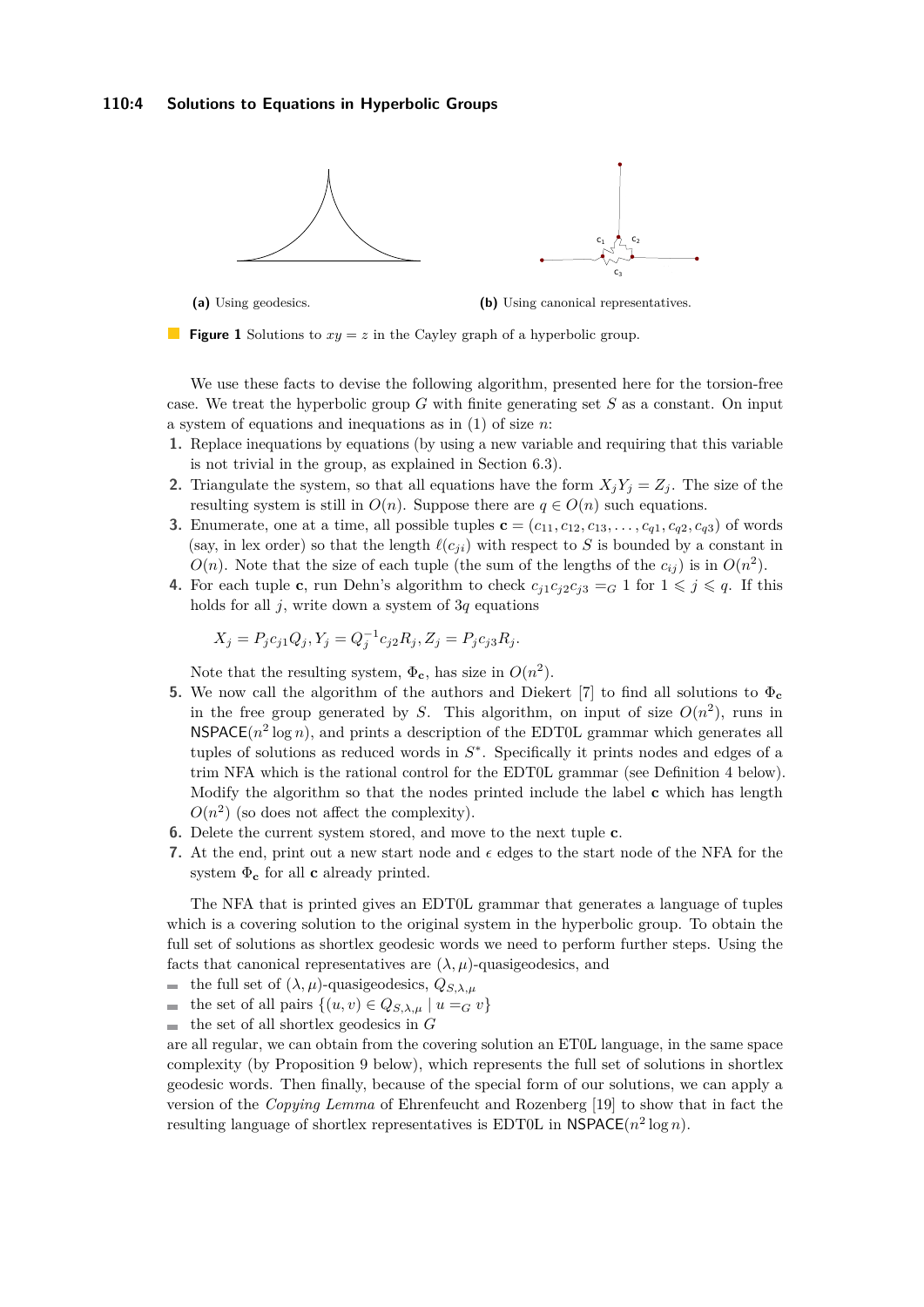Details for handling the case of hyperbolic groups with torsion also follows this general scheme, however finding the analogue of canonical representatives is harder in this case, so further work is required, and we describe this in Section [7.](#page-10-0)

# <span id="page-5-0"></span>**4 E(D)T0L in PSPACE**

# **4.1 ET0L and EDT0L languages**

Let *C* be an alphabet. A *table* for *C* is a finite subset of  $C \times C^*$ . If  $(c, v)$  is in some table *t*, we say that  $(c, v)$  is a *rule* for *c*. A table *t* is *deterministic* if for each  $c \in C$  there is exactly one  $v \in C^*$  with  $(c, v) \in t$ .

If *t* is a table and  $u \in C^*$  then we write  $u \longrightarrow^t v$  to mean that *v* is obtained by applying rules from *t* to each letter of *u*. That is,  $u = a_1 \dots a_n$ ,  $a_i \in C$ ,  $v = v_1 \dots v_n$ ,  $v_i \in C^*$ , and  $(a_i, v_i) \in t$  for  $1 \leq i \leq n$ . If *H* is a set of tables and  $r \in H^*$  then we write  $u \longrightarrow^r v$  to mean that there is a sequence of words  $u = v_0, v_1, \ldots, v_n = v \in C^*$  such that  $v_{i-1} \longrightarrow^{t_i} v_i$  for  $1 \leq i \leq n$  where  $r = t_1 \ldots t_n$ . If  $R \subseteq H^*$  we write  $u \longrightarrow^R v$  if  $u \longrightarrow^r v$  for some  $r \in R$ .

<span id="page-5-1"></span>**► Definition 4** ([\[2\]](#page-13-10)). Let  $\Sigma$  be an alphabet. We say that  $L \subseteq \Sigma^*$  is an ET0L language if *there is an alphabet C with*  $\Sigma \subseteq C$ *, a finite set*  $H \subset \mathcal{P}(C \times C^*)$  *of tables, a regular language*  $R \subseteq H^*$  *and a letter*  $c_0 \in C$  *such that* 

 $L = \{w \in \Sigma^* \mid c_0 \longrightarrow^R w\}.$ 

*In the case when every table*  $h \in R$  *is deterministic, i.e. each*  $h \in R$  *is in fact a homomorphism, we write*  $L = \{r(c_0) \in \Sigma^* \mid r \in R\}$  *and say that L is* EDT0L*. The set R is called the* rational control*, the symbol c*<sup>0</sup> *the* start symbol *and C the* extended alphabet*.*

# **4.2 Space complexity for E(D)T0L**

Let  $f: \mathbb{N} \to \mathbb{N}$  be a function. Recall an algorithm is said to run in  $\mathsf{NSPACE}(f(n))$  if it can be performed by a non-deterministic Turing machine with a read-only input tape, a write-only output tape, and a read-write work tape, with the work tape restricted to using  $O(f(n))$ squares on input of size *n*. The following definition formalises the idea of producing some E(D)T0L language (such as the solution set of some system of equations) in NSPACE( $f(n)$ ). where the language is the output of a computation with input (such as a system of equations) of size *n*. We use the notation  $L(\mathcal{A})$  to denote the language accepted by an automaton  $\mathcal{A}$ .

**► Definition 5.** Let  $\Sigma$  be a (fixed) alphabet and  $f: \mathbb{N} \to \mathbb{N}$  a function. If there is an  $NSPACE(f(n))$  *algorithm that on input*  $\Omega$  *of size n outputs the specification of an ET0L language*  $L_{\Omega} \subseteq \Sigma^*$ , *then we say that*  $L_{\Omega}$  *is* ET0L in NSPACE(*f*(*n*)).

*Here the specification of*  $L_{\Omega}$  *consists of:* 

- *an extended alphabet*  $C \supseteq \Sigma$ ,  $\sim$
- *a start symbol*  $c_0 \in C$ ,  $\sim$
- *a finite list of nodes of a (trim) NFA* A*, labeled by some data, some possibly marked as*  $\blacksquare$ *initial and/or final,*

*a finite list*  $\{(u, v, h)\}$  *of edges of* A *where u, v are nodes and*  $h \in \mathcal{P}(C \times C^*)$  *is a table such that*  $L_{\Omega} = \{ w \in \Sigma^* \mid c_0 \to^{L(\mathcal{A})} w \}.$ 

*A language L*<sup>Ω</sup> *is* EDT0L in NSPACE(*f*(*n*)) *if, in addition, every table h labelling an edge of* A *is deterministic.*

Note that the entire print-out is not required to be in  $O(f(n))$  space. Previous results of the authors with Diekert can now be restated as follows.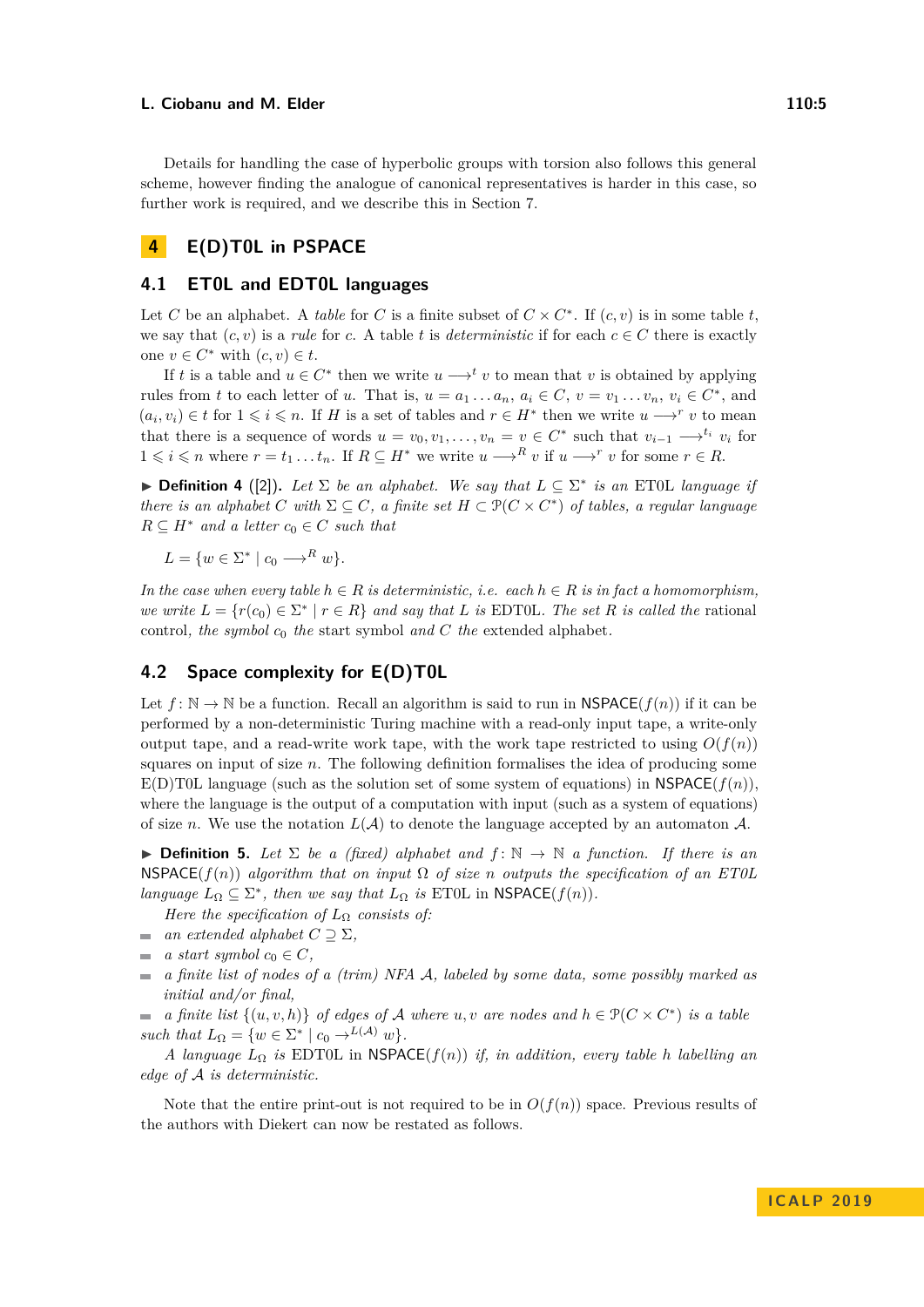## **110:6 Solutions to Equations in Hyperbolic Groups**

▶ **Theorem 6** ([\[7,](#page-13-3) Theorem 2.1]). The set of all solutions to a system of size *n* of equations (with rational constraints), as reduced words, in a free group is  $EDTOL$  in  $NSPACE(n \log n)$ .

▶ **Theorem 7** ([\[15,](#page-14-14) Theorem 45]). *The set of all solutions to a system of size n of equations (with rational constraints), as words in a particular quasigeodesic normal form over a certain finite generating set, in a virtually free group is EDT0L in*  $\mathsf{NSPACE}(n^2 \log n)$ *.* 

**F** Remark 8. In our applications below we have  $\Omega$  representing some system of equations and inequations, with  $|\Omega| = n$ , and we construct algorithms where the extended alphabet *C* has size  $|C| \in O(n)$  in the torsion-free case and  $|C| \in O(n^2)$  in the torsion case. This means we can write down the entire alphabet *C* as binary strings within our space bounds. Moreover, each element  $(c, v)$  of any table we construct has  $v$  of (fixed) bounded length, so we can write down entire tables within our space bounds.

# **4.3 Closure properties**

It is well known [\[32,](#page-14-16) Theorem 2.8] that ET0L is a full AFL (closed under homomorphism, inverse homomorphism, finite union, intersection with regular languages). Here we show the space complexity of an ET0L language is not affected by these operations.

<span id="page-6-0"></span>**Proposition 9.** *Let*  $\Sigma$ ,  $\Gamma$  *be finite alphabets of fixed size, M an NFA of constant size with*  $L(M) \subseteq \Sigma^*$ , and  $\varphi: \Gamma^* \to \Sigma^*$ ,  $\psi: \Sigma^* \to \Gamma^*$  homomorphisms. If  $L_{\Omega_1}, L_{\Omega_2} \subseteq \Sigma^*$  are  $E(D) \cap D$ *in* NSPACE(*f*(*n*)) *(on inputs*  $\Omega_1, \Omega_2$ *, respectively, with*  $|\Omega_1|, |\Omega_2| \in O(n)$ *) then* 

- *(homomorphism)*  $\psi(L_{\Omega_1})$  *is E(D)T0L in* NSPACE( $f(n)$ )*,*
- *(intersection with regular)*  $L_{\Omega_1} \cap L(M)$  *is E(D)T0L in* NSPACE( $f(n)$ )*,* ÷
- $(union) L_{\Omega_1} \cup L_{\Omega_2}$  *is*  $E(D) T0L$  *in* NSPACE( $f(n)$ )*,*
- $(n \text{verse homomorphism}) \varphi^{-1}(L_{\Omega_1}) \text{ is } ET0L \text{ in NSPACE}(f(n)).$

The proof is straightforward keeping track of complexity in the standard proofs [\[3,](#page-13-11) [10\]](#page-13-12). Note EDT0L is not closed under inverse homomorphism [\[20\]](#page-14-17).

<span id="page-6-1"></span>▶ **Proposition 10** (Projection onto a factor). If  $L_{\Omega} \subseteq \Sigma^*$  is  $E(D)T0L$  in NSPACE( $f(n)$ ) *on an input*  $\Omega$  *of size n, and for some fixed integer s all words in*  $L_{\Omega}$  *have the form*  $u_1 \# \ldots \# u_s$  $with u_i \in (\Sigma \setminus \{\#\})^*, and 1 \leq i \leq j \leq s, then$ 

 $L = \{u_i \# \dots \# u_j \mid u_1 \# \dots \# u_i \# \dots \# u_j \# \dots \# u_s \in L_{\Omega}\}\$ 

*is*  $E(D)T0L$  *in* NSPACE( $f(n)$ ).

# **4.4 From ET0L to EDT0L**

In computing the full solution set to equations as shortlex geodesic words, we will need to take inverse homomorphism. Even though in general the image under an inverse homomorphism of an EDT0L language is just ET0L, because of the special structure of solution sets we can apply the *Copying Lemma* of Ehrenfeucht and Rozenberg [\[19\]](#page-14-15) to show the following.

<span id="page-6-2"></span>**Proposition 11.** Let *S* be an alphabet and  $h : S \to S'$  be a homomorphism of from *S* to a *disjoint alphabet*  $S' = \{s' \mid s \in S\}$  *defined by*  $h(s) = s'$ *. Let*  $\iota$  *be a symbol not in*  $S \cup S'$  *and define*  $h(\iota) = \iota$ . Let  $L_1$  be a set of words of the form  $w \in \iota$  *w*  $h(w)$  where  $w \in S^*$ . If  $L_1$  is ET0L *in* NSPACE(*f*(*n*))*, then*  $L_2 = \{w \mid w \mid h(w) \in L_1\}$  *is EDT0L in* NSPACE(*f*(*n*)).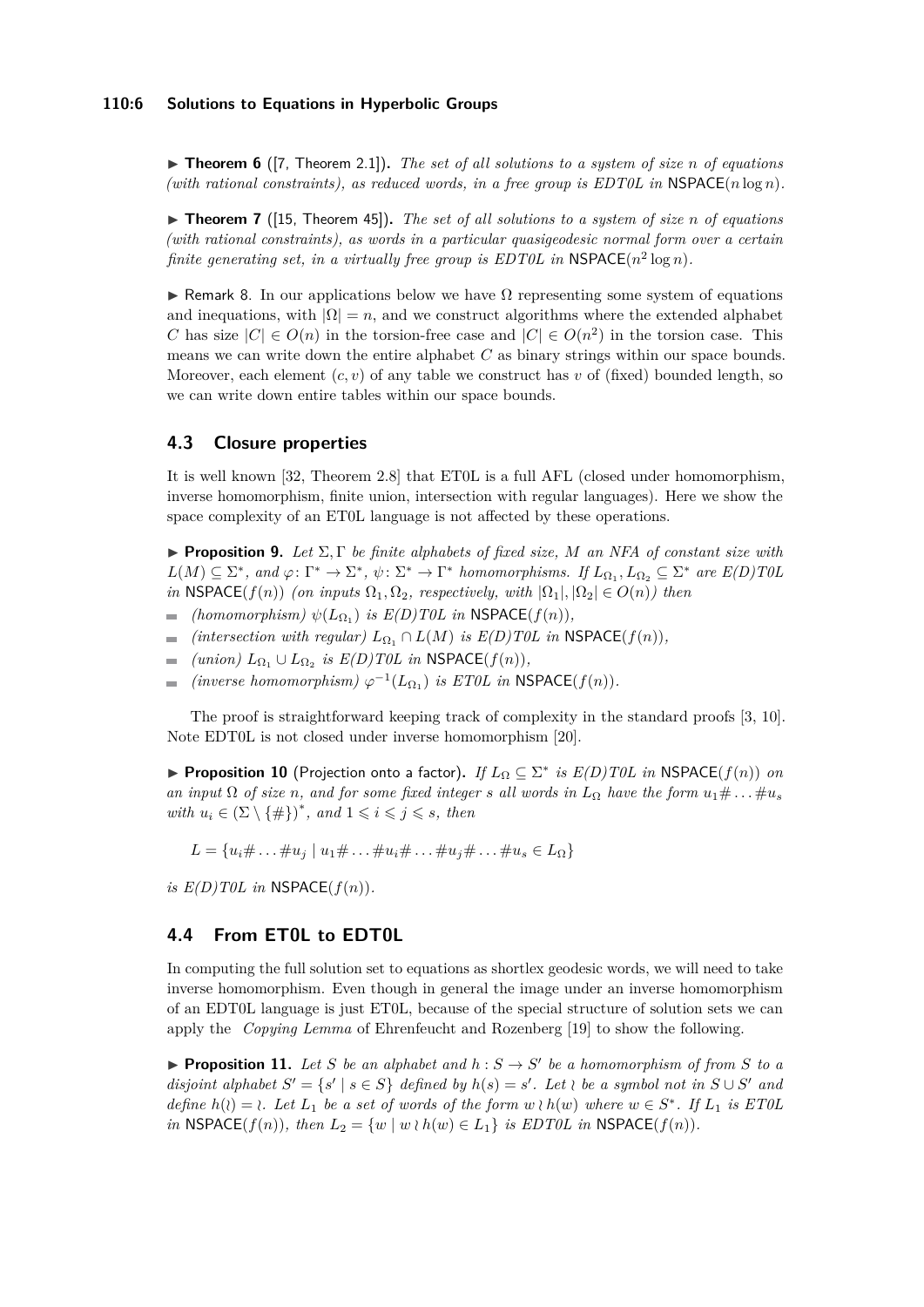**Proof.** By [\[19\]](#page-14-15), any nondeterministic table in the grammar for  $L_1$  can be replaced by a finite number of deterministic tables (essentially, if nondeterminism allowed some letter  $c \in C$  to produce two different results, then some word in  $L_1$  would not have the form  $w \wr h(w)$ ). So without loss of generality we can replace a table f containing  $(c, v_1), \ldots, (c, v_k)$  by k tables  $f_i$  containing  $(c, v_i)$  only). This modification is clearly in the same space bound. Project onto the prefix using Proposition [10.](#page-6-1)

# <span id="page-7-2"></span>**5 Hyperbolic groups**

# **5.1 Definitions**

Recall the *Cayley graph* for a group *G* with respect to a finite symmetric generating set *S* is a directed graph  $\Gamma(G, S)$  with vertices labeled by  $g \in G$  and a directed edge  $(g, h)$  labeled by *s* ∈ *S* whenever *h* =*G gs*. Let  $\ell(p)$ ,  $i(p)$  and  $f(p)$  resp. be the length, initial and terminal vertices of a path *p* in the Cayley graph. A path *p* is *geodesic* if  $\ell(p)$  is minimal among the lengths of all paths *q* with the same endpoints. If  $x, y$  are two points in  $\Gamma(G, S)$ , we define  $d(x, y)$  to be the length of a shortest path from *x* to *y* in  $\Gamma(G, S)$ .

 $\triangleright$  **Definition 12** ( $\delta$ -hyperbolic group (Gromov)). Let G be a group with finite symmetric *generating set S, and let*  $\delta \geq 0$  *be a fixed real number. If*  $p, q, r$  *are geodesic paths in*  $\Gamma(G, S)$ *with*  $f(p) = i(q), f(q) = i(r), f(r) = i(p),$  *we call* [*p, q, r*] *a* geodesic triangle. A geodesic *triangle is δ*-slim *if p is contained in a δ-neighbourhood of q* ∪ *r, that is, every point on one side of the triangle is within*  $\delta$  *of some point on one of the other sides. (See for example Figure [1a.](#page-4-0)) We say* (*G, S*) *is δ*-hyperbolic *if every geodesic triangle in* Γ(*G, S*) *is δ-slim. We say*  $(G, S)$  *is* hyperbolic *if it is*  $\delta$ *-hyperbolic for some*  $\delta \geq 0$ *.* 

It is a straightforward to show that being hyperbolic is independent of choice of finite generating set. Thus we say *G* is hyperbolic if (*G, S*) is for some finite generating set *S*.

<span id="page-7-1"></span>▶ Lemma 13 (Dehn presentation). *G is hyperbolic if and only if there is a finite list of pairs* of words  $(u_i, v_i) \in S^* \times S^*$  with  $|u_i| > |v_i|$  and  $u_i =_G v_i$  such that the following holds: if  $w \in S^*$  *is equal to the identity of G then it contains some*  $u_i$  *as a factor.* 

This gives an algorithm to decide whether or not a word  $w \in S^*$  is equal to the identity: while  $\ell(w) > 0$ , look for some  $u_i$  factor. If there is none, then  $w \neq G$  1. Else replace  $u_i$  by  $v_i$ (which is shorter). This procedure is called *Dehn's algorithm*.

I **Lemma 14.** *Dehn's algorithm runs in (linear time and) linear space.*

<span id="page-7-3"></span> $\triangleright$  **Definition 15** (Quasigeodesic). *For*  $\lambda \geq 1, \mu \geq 0$  *real numbers, a path p in*  $\Gamma(G, S)$  *is a*  $(\lambda, \mu)$ -quasigeodesic *if for any subpath q of p we have*  $\ell(q) \leq \lambda d(i(q), f(q)) + \mu$ .

Throughout this article, we assume *G* is a fixed hyperbolic group which we treat as a constant for complexity purposes. We assume we are given  $(G, S)$ , the constant  $\delta$ , the finite list of pairs for Dehn's algorithm, and any other constants depending only on the group.

# **5.2 Languages in hyperbolic groups**

<span id="page-7-0"></span>**Proposition 16.** Let G be a fixed hyperbolic group with finite generating set  $S, \lambda \geq 1, \mu \geq 0$ *constants with*  $\lambda \in \mathbb{Q}$  *and*  $\mu$  *sufficiently large. Then the following sets are regular languages.* **1.** *The set of all geodesics over S.*

**2.** *The set of all shortlex geodesics over S.*

**3.** *The set of all*  $(\lambda, \mu)$ *-quasigeodesics,*  $Q_{S, \lambda, \mu} \subseteq S^*$ *.* 

*Furthermore, the set of all pairs of words*  $(u, v) \in Q_{S, \lambda, \mu}^2$  such that  $u =_G v$  is accepted by an *asynchronous 2-tape automaton.*

See [\[22,](#page-14-6) [29\]](#page-14-18).

# **I C A L P 2 0 1 9**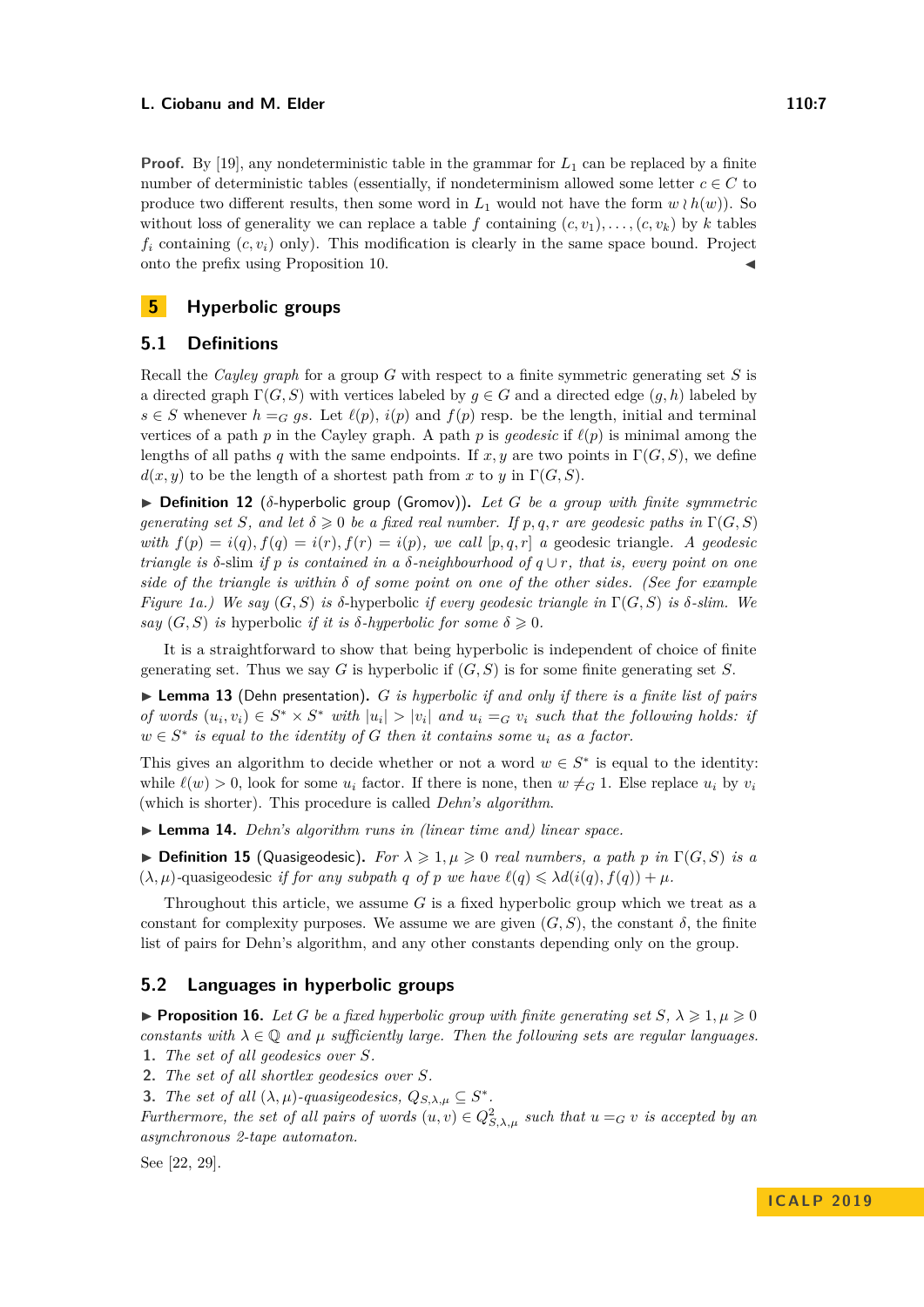## **110:8 Solutions to Equations in Hyperbolic Groups**

# **5.3 Main reduction result**

<span id="page-8-1"></span>Here is our key technical result.

 $\triangleright$  **Proposition 17** (Covering to full solution sets). Let G be a hyperbolic group with finite *symmetric generating set S. Let*  $h : S \to S'$  *and*  $Q_{S,\lambda,\mu}$  *be as defined above,* #, \ *symbols not in*  $S \cup S'$ ,  $h(\#)=\#$ ,  $h(\emptyset)=\emptyset$ , and  $\mathcal{T} \subseteq Q_{S,\lambda,\mu}$  a regular set of quasigeodesic words in *bijection with G. Suppose*  $L_1 \subseteq (S \cup S' \cup \{ \#, \aleph \})^*$  consists of words of the form

 $u_1 \# \ldots \# u_r \wr h(v_1) \# \ldots \# h(v_r), \ u_i, v_i \in Q_{S, \lambda, \mu}, u_i =_G v_i, 1 \leq i \leq r.$ 

*If L*<sup>1</sup> *is ET0L in* NSPACE(*f*(*n*))*, then*

- 1.  $L_O = \{w_1 \# \dots \# w_r \wr h(z_1) \# \dots \# h(z_r) \mid \exists u_1 \# \dots \# u_r \wr h(v_1) \# \dots \# h(v_r) \in L_1, w_i =_G\}$  $z_i = G$   $u_i, w_i, z_i \in Q_{S,\lambda,\mu}$  *is ET0L in* NSPACE( $f(n)$ ).
- 2.  $L_{\mathcal{T}} = \{w_1 \# \dots \# w_r \mid \exists u_1 \# \dots \# u_r \wr h(v_1) \# \dots \# h(v_r) \in L_1, w_i =_G u_i, w_i \in \mathcal{T}\}\$ is *EDT0L in*  $NSPACE(f(n))$ *.*

The proof involves a series of operations as in Proposition [9](#page-6-0)[–11,](#page-6-2) see [\[8\]](#page-13-6) for further details. Note that the set of all shortlex geodesics is a suitable choice for  $\mathcal T$  in the proposition.

# <span id="page-8-0"></span>**6 Reduction from torsion-free hyperbolic to free groups**

Section [3](#page-3-1) contains an overview of the general algorithm for solving equations in torsion-free hyperbolic groups. Here we provide further details, and give a proof of the soundness and completeness of our algorithm. The algorithm relies on the existence and special properties of canonical representatives, whose construction is very technical (details are provided in [\[8\]](#page-13-6)). Their existence guarantees that the solutions of a system in a torsion-free hyperbolic group generated by *S* can be found by solving an associated system in the free group on *S*, while the fact that they are quasigeodesics (see [\[8,](#page-13-6) Prop. 30]) allows us to apply the results of the previous sections to obtain the EDT0L characterisation of solutions in shortlex normal form.

<span id="page-8-2"></span>**Proposition 18.** Let  $G$  be a torsion-free hyperbolic group, with finite symmetric generating *set S. Let* Φ *be a system of equations and inequations of input size n as in Section [2.](#page-3-0) Let*  $h: S \to S', \#$ , *be as in Proposition [17.](#page-8-1) Then there exist*  $\lambda \geq 1, \mu \geq 0$  *and* 

 $L = \{w_1 \# \dots \# w_m \wr h(w_1) \# \dots \# h(w_m) \mid w_i \in Q_{S, \lambda, \mu}, 1 \leq i \leq m\}$ 

*such that*  $\{w \mid w \in L\}$  *is a covering solution for*  $\Phi$ *, and*  $L$  *is EDT0L in* NSPACE( $n^2 \log n$ ).

Applying Proposition [17](#page-8-1) immediately gives Theorem [1.](#page-2-0)

**Proof.** We produce a language *L* of quasigeodesic words over *S* such that the projection of any tuple in L is in the group element solution set  $Sol<sub>G</sub>(\Phi)$  (soundness). We then prove (using [\[39,](#page-15-6) Corollary 4.4]) that any solution in  $Sol<sub>G</sub>(\Phi)$  is the projection of some tuple in *L* (completeness). Our proof follows the outline presented in Section [3.](#page-3-1)

## **1. Preprocessing.**

(Remove inequations) We first transform  $\Phi$  into a system consisting entirely of equations by adding a variable  $x_D$  to X and replacing any inequation  $\varphi_i(\mathcal{X}, \mathcal{A}) \neq 1$  by  $\varphi_i(\mathcal{X}, \mathcal{A}) =$  $x_D$ , with the constraint  $x_D \neq_G 1$ .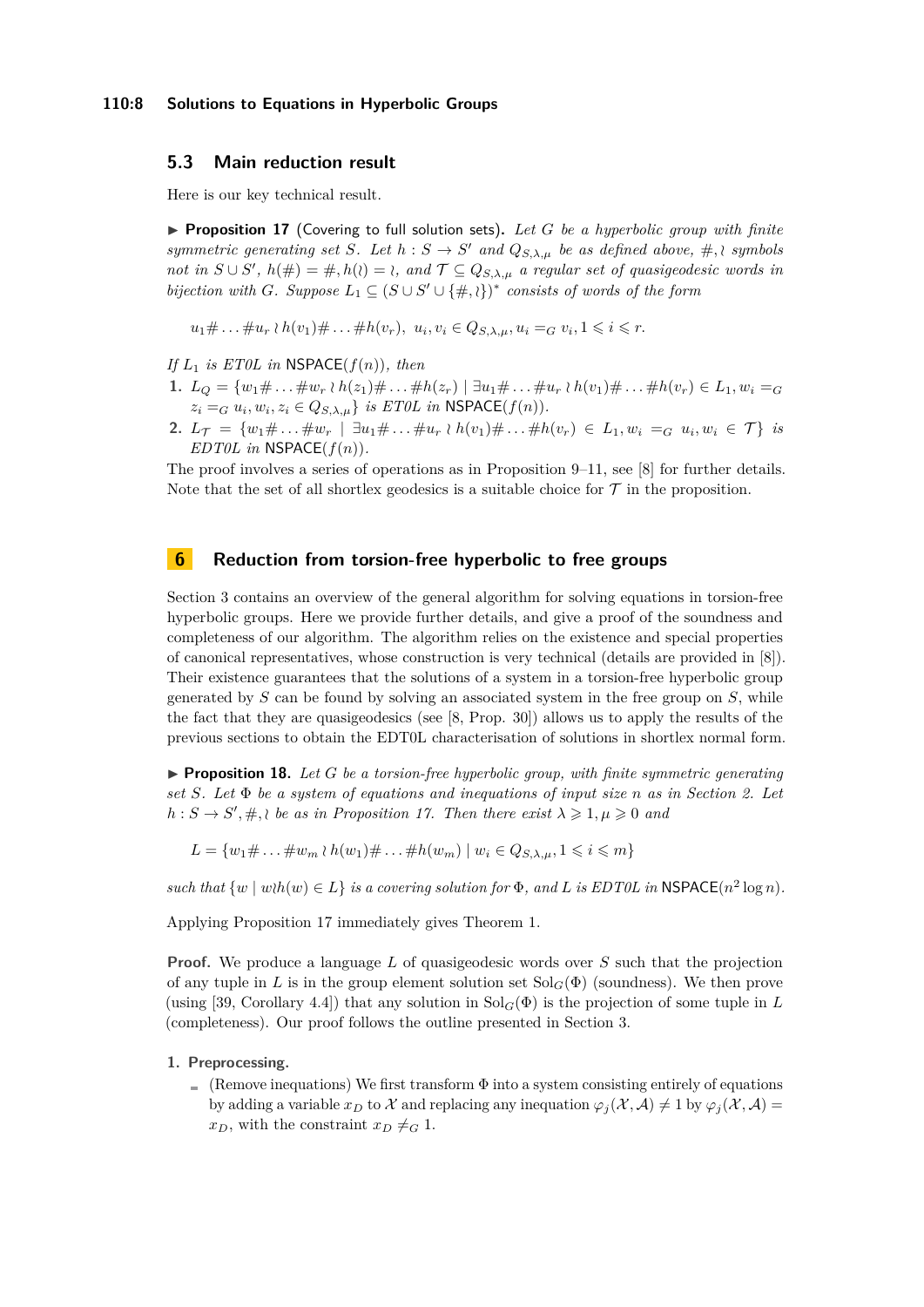- $\blacksquare$  (Triangulation) We transform each equation into several equations of length 3, by introducing new variables. This can always be done (see the discussion in [\[7,](#page-13-3) Section 4), and it produces approximately  $\sum_{i=1}^{s} l_i \in O(n)$  triangular equations with set of variables  $\mathcal Z$  where  $m \leqslant |\mathcal Z| \in O(n)$  and  $\mathcal X \subset \mathcal Z$ . From now on assume that the system  $\Phi$  consists of  $q \in O(n)$  equations of the form  $X_j Y_j = Z_j$  where  $1 \leq j \leq q$ .
- **2. Lifting Φ to the free group on** *S***.** In [\[39,](#page-15-6) Theorem 4.2] Rips and Sela define a constant, which they call "*bp*", that roughly bounds the circumference of the "centres" of the triangles whose edges are canonical representatives. We denote here  $bp$  by  $\rho$ , and note that  $\rho \in O(q) = O(n)$  depends on  $\delta$  and linearly on *q*. As described in Section [3](#page-3-1) we run in lex order through all possible tuples of words  $\mathbf{c} = (c_{11}, c_{12}, c_{13}, \ldots, c_{q1}, c_{q2}, c_{q3})$ with  $c_{ji} \in S^*$ ,  $\ell(c_{ji}) \leq \rho \in O(n)$ . For each tuple **c** we use Dehn's algorithm to check  $c_{j1}c_{j2}c_{j3} = G$  1, and if this holds for all  $1 \leq j \leq q$  we then construct a system  $\Phi_c$  of equations of the form

<span id="page-9-0"></span>
$$
X_j = P_j c_{j1} Q_j, \ Y_j = Q_j^{-1} c_{j2} R_j, \ Z_j = P_j c_{j3} R_j, \ 1 \leq j \leq q,
$$
\n<sup>(2)</sup>

which has size  $O(n^2)$ . In order to avoid an exponential size complexity we write down each system  $\Phi_{\mathbf{c}}$  one at a time, so the space required for this step is  $O(n^2)$ . Let  $\mathcal{Y} \supset \mathcal{Z} \supset \mathcal{X}$  be the new set of variables.

**3. Some observations.** We pause to make the following observations. Any solution to Φ**<sup>c</sup>** in the free group  $F(S)$  is guaranteed to be a solution to  $\Phi$  in the original hyperbolic group *G*. Thus if  $S_1 \subseteq F(S)^m$  is a group element solution to  $\Phi_{\mathbf{c}}$  then  $\pi(S_1)$  is a group element solution to  $\Phi$  in  $G$ . This will show soundness below.

Secondly, if  $(q_1, \ldots, q_m) \in G^m$  is a solution to  $\Phi$  in the original hyperbolic group, [\[39,](#page-15-6) Theorem 4.2 and Corollary 4.4] (see Theorem 31 in [\[8\]](#page-13-6)) guarantees that there exist canonical representatives  $w_i \in Q_{S,\lambda,\mu}$  with  $w_i =_G g_i$  for  $1 \leq i \leq m$ , which have reduced forms  $u_i = G w_i$  for  $1 \leq i \leq m$ , and our construction is guaranteed to capture any such collection of words. This will show completeness below.

Thirdly, note that the constraint that a word  $w \in S^*$  must be a  $(\lambda, \mu)$ -quasigeodesic and satisfy  $w = G$  1 implies that  $\ell(w) \leq \mu$ . Therefore we can construct a DFA D which accepts all words in  $S^*$  equal to 1 in the hyperbolic group *G* of length at most  $\mu$  in constant space (using for example Dehn's algorithm). In our next step, we will use this rational constraint to handle the variable *x<sup>D</sup>* added in the first step above (to remove inequalities).

Now let us complete the construction by finding the covering solution required.

**4. Covering solution set.** We now run the algorithm from [\[7\]](#page-13-3) (which we will refer to as the CDE algorithm) which takes input  $\Phi_{c}$ , which has size in  $O(n^2)$ , plus the rational constraint  $x_D \notin L(\mathcal{D})$ , plus for each  $y \in \mathcal{Y}$  the rational constraint that the solution for *y* is a word in  $Q_{S,\lambda,\mu}$ . Since these constraints have constant size (depending only on the group *G*, not the system  $\Phi$ ), they do not contribute to the  $O(n^2)$  size of the input to the CDE algorithm.

We make two modifications to the details of the CDE algorithm. First, every node printed by the algorithm should include the additional label **c**. (This ensures the NFA we print for each system Φ**<sup>c</sup>** is distinct.) This does not affect the complexity since **c** has size in  $O(n^2)$ .

Second, so that we can apply Proposition [11](#page-6-2) later, we modify the form of "extended equations" in [\[7\]](#page-13-3) by inserting the factor  $\partial h(W)$  in the appropriate position(s). This simply increases the size of the nodes by a factor (of two).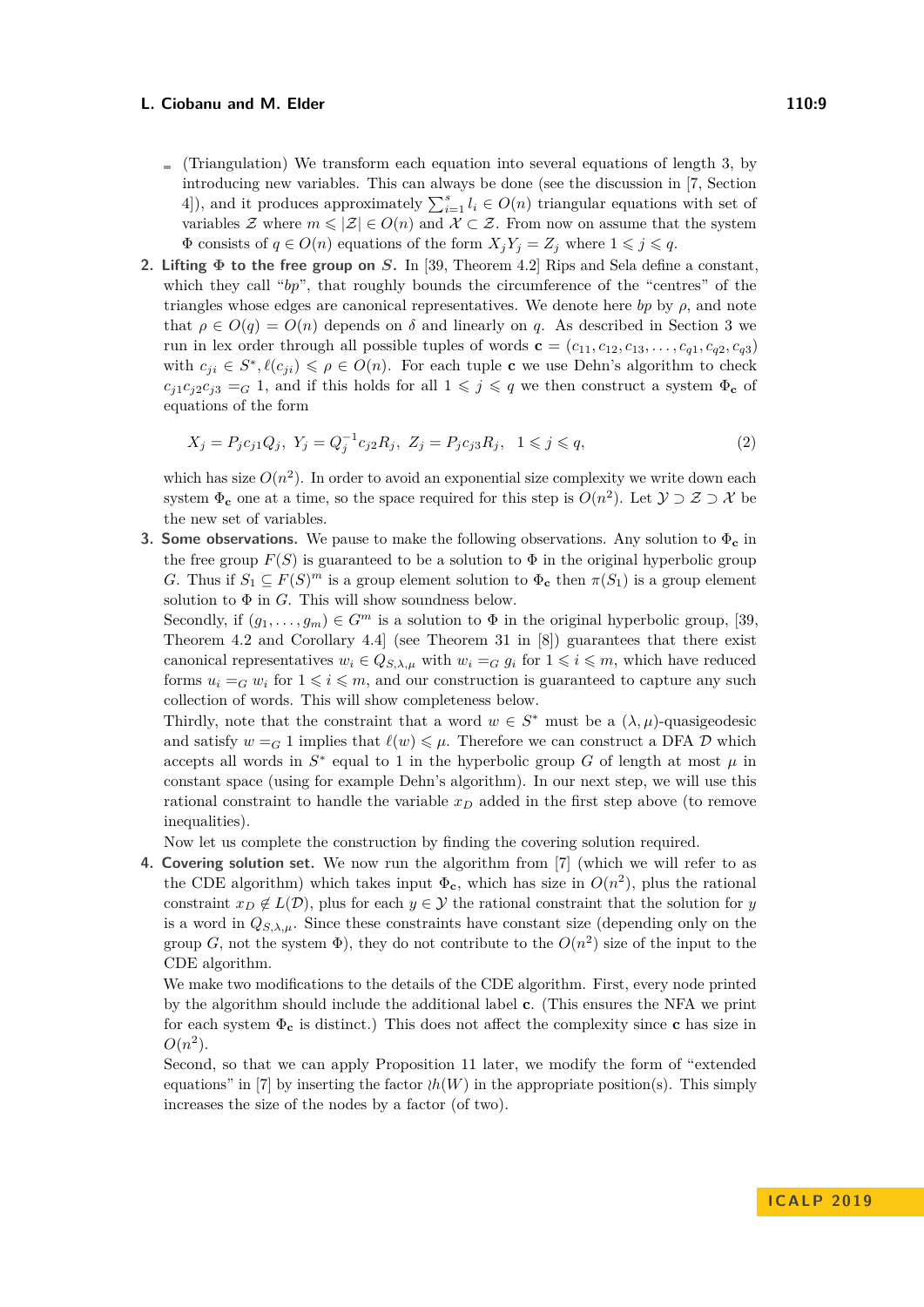## **110:10 Solutions to Equations in Hyperbolic Groups**

We run the CDE algorithm to print an NFA (possibly empty) for each  $\Phi_{\mathbf{c}}$ , which is the rational control for an EDT0L grammar that produces all solutions as freely reduced words for elements of  $F(S)$  which correspond to solutions as  $(\lambda, \mu)$ -quasigeodesics to the same system  $\Phi_c$  in the hyperbolic group. If  $(w_1, \ldots, w_m)$  is a solution in canonical representatives to  $\Phi$  then  $(u_1, \ldots, u_m, \ldots, u_{|\mathcal{Y}|})$  will be included in the solution to  $\Phi_c$ output by the CDE algorithm, with  $u_i$  the reduced forms of  $w_i$  for  $1 \leq i \leq m$ . This shows completeness once we union the grammars from all systems  $\Phi_c$  together.

Adding a new start node with edges to each of the start nodes of the NFA's with label **c**, we obtain a rational control for the EDT0L grammar generating *L* as required. The space required is exactly that required by the CDE algorithm on input  $O(n^2)$ , which is  $NSPACE(n^2)$  $\log n$ ).

# <span id="page-10-0"></span>**7 Reduction from hyperbolic with torsion to virtually free groups**

In the case of a hyperbolic group *G* with torsion, the general approach of Rips and Sela can still be applied, but the existence of canonical representatives is not always guaranteed (see Delzant [\[13,](#page-13-13) Rem.III.1]). To get around this, Dahmani and Guirardel "fatten" the Cayley graph  $\Gamma(G, S)$  of *G* to a larger graph K which contains  $\Gamma(G, S)$  (in fact  $\Gamma(G, S)$ ) with midpoints of edges included), and solve equations in *G* by considering equalities of paths in K. More precisely, K is the 1-skeleton of the barycentric subdivision of a Rips complex of  $G$ (see [\[8\]](#page-13-6) for definitions).

- **Definition 19.** Let  $\gamma$ ,  $\gamma'$  be paths in K.
	- **(i)** We denote by  $i(\gamma)$  the initial vertex of  $\gamma$ , by  $f(\gamma)$  the final vertex of  $\gamma$ , and by  $\overline{\gamma}$  the *reverse of*  $\gamma$  *starting at*  $f(\gamma)$  *and ending at*  $i(\gamma)$ *.*
- (ii) We say that  $\gamma$  is reduced *if it contains no backtracking, that is, no subpath of length* 2 *of the form ee.*
- (iii) We write  $\gamma \gamma'$  for the concatenation of  $\gamma$ ,  $\gamma'$  if  $i(\gamma') = f(\gamma)$ .
- **(iv)** *Two paths in* K *are homotopic if one can obtain a path from the other by adding or deleting backtracking subpaths. Each homotopy class has a unique reduced representative.*

Let *V* be the set of all homotopy classes  $[\gamma]$  of paths  $\gamma$  in K with  $i(\gamma) = 1_G$ , and  $f(\gamma) \in G$ . For  $[\gamma], [\gamma'] \in V$  define their product  $[\gamma][\gamma'] = [\gamma^v \gamma']$ , where  $\gamma^v \gamma'$  denotes the concatenation of  $\gamma$  and the translate  $^v\gamma'$  of  $\gamma'$  by  $v = f(\gamma)$ , and let  $[\gamma]^{-1}$  be the homotopy class of  $^{v^{-1}}\overline{\gamma}$ . Then *V* is a group that projects onto *G* by the final vertex map *f*, that is,  $f: V \rightarrow G$  is a surjective homomorphism. Moreover, since  $G$  has an action on  $K$  induced by the natural action on its Rips complex, *V* will act on  $K$  as well. This gives rise to an action of *V* onto the universal cover *T* (which is a tree) of  $K$ , and [\[11,](#page-13-5) Lemma 9.9] shows that the quotient  $T/V$  is a finite graph (isomorphic to  $K/G$ ) of finite groups, and so V is virtually free.

We assume that the algorithmic construction (see [\[11,](#page-13-5) Lemma 9.9]) of a presentation for *V* is part of the preprocessing of the algorithm, will be treated as a constant, and will not be included in the complexity discussion.

The first step in solving a system  $\Phi$  of equations in *G* is to translate  $\Phi$  into identities between quasigeodesic paths (with start and end point in *G*) in  $K$ , defined as  $\mathcal{QG}_{\lambda_1,\mu_1}(V)$  in (5) in [\[8\]](#page-13-6), paths which can be seen as the analogues of the canonical representatives from the torsion-free case. This can be done by Proposition 9.8 [\[11\]](#page-13-5). The second step in solving  $\Phi$  is to express the equalities of quasigeodesic paths in  $K$  in terms of equations in the virtually free group *V* based on  $K$ . Finally, Proposition 9.10 [\[11\]](#page-13-5) shows it is sufficient to solve the systems of equations in *V* in order to obtain the solutions of the system  $\Phi$  in *G*.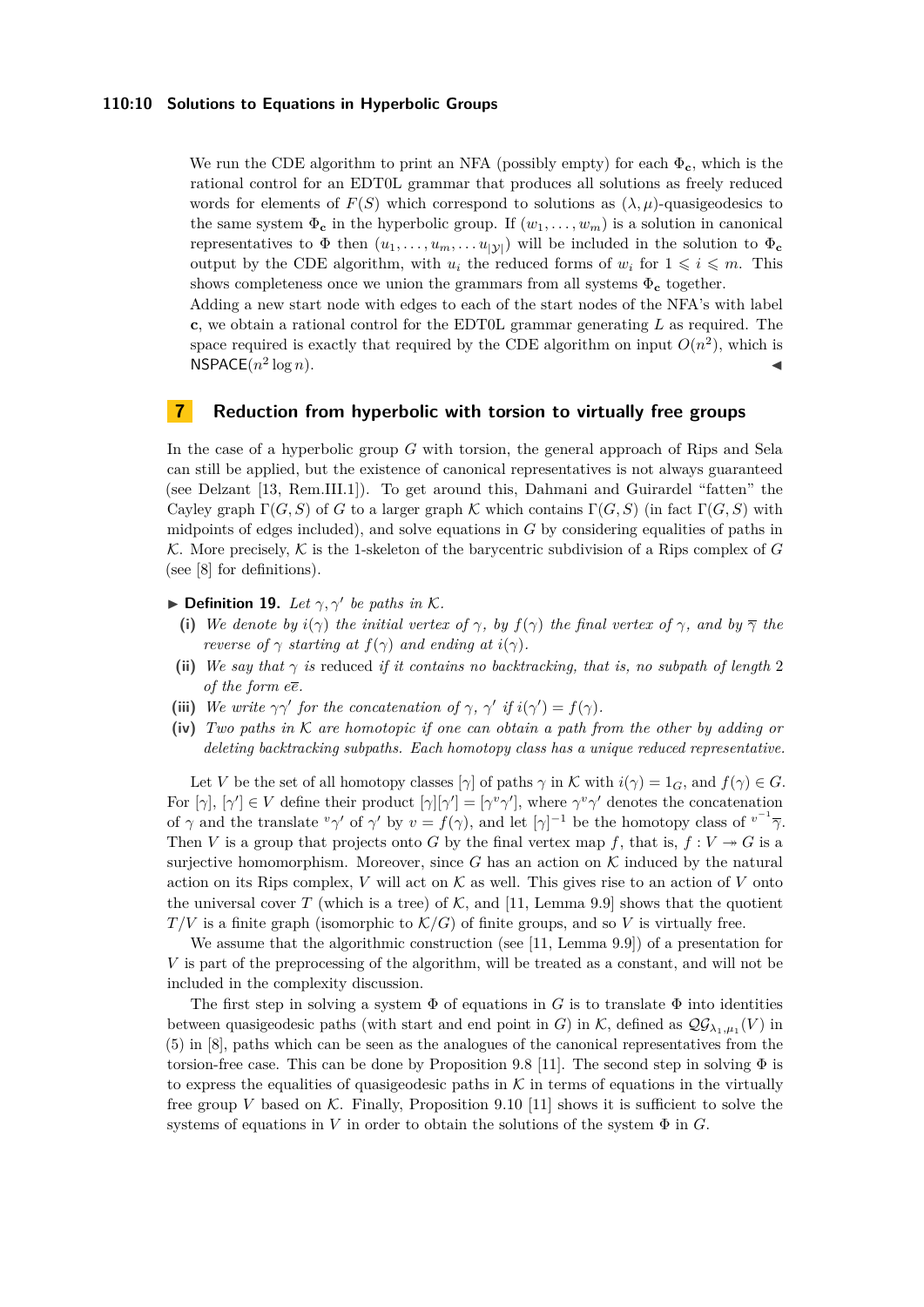#### **L. Ciobanu and M. Elder 110:11** and 110:11

In the virtually free group *V* we will use the results from [\[15\]](#page-14-14). Let *Y* be the generating set of *V* and  $T \subseteq Y^*$  the set of normal forms for *V* over *Y* as in [\[15,](#page-14-14) Remark 44, page 50], and let

$$
Sol_{T,V}(\Psi) = \{w_1 \# \dots \# w_m) \in T^n \mid (\pi(w_1), \dots, \pi(w_m)) \text{ solves } \Psi \text{ in } V\}
$$

be the language of *T*-solutions in *V* of a system  $\Psi$  of size  $|\Psi| = O(k)$ ; by [\[15\]](#page-14-14) the language Sol $_{T,V}(\Psi)$  consists of  $(\lambda_Y, \mu_Y)$ -quasigeodesics and is EDT0L in NSPACE( $k^2 \log k$ ) over *Y*.

<span id="page-11-0"></span>**Proposition 20.** Let  $G$  be a hyperbolic group with torsion, with finite symmetric generating *set S.* Let  $\Phi$  *be a system of equations and inequations with*  $|\Phi| = n$  *as in Section [2.](#page-3-0)* Let  $h: S \to S', \#$ , *be as in Proposition [17.](#page-8-1) Then there exist*  $\lambda \geqslant 1, \mu \geqslant 0$  and

 $L = \{w_1 \# \dots \# w_m \wr h(v_1) \# \dots \# h(v_m) \mid w_i, v_i \in Q_{S, \lambda, \mu}, w_i =_G v_i, 1 \leq i \leq m\}$ 

*such that*  $\{w \mid w \mid h(v) \in L\}$  *is a covering solution for*  $\Phi$ *, and*  $L$  *is ET0L in* NSPACE( $n^4 \log n$ ).

Again applying Proposition [17](#page-8-1) immediately gives Theorem [2.](#page-2-1)

Before proving Proposition [20](#page-11-0) we need to show how one can translate between elements and words in *V* over the generating set *Y* , and elements and words in *G* over *S* via the graph  $K$ , so that the EDT0L characterisation of languages is preserved.

 $\blacktriangleright$  **Notation.** Let *Z* be some generating set of *V* and let  $\pi: Z^* \to V$  be the standard projection *map from words to group elements in V .*

**(i)** For each  $z_i \in Z$  there exists a unique reduced path  $p_i$  in K with  $i(p_i) = 1_G$  and  $f(p_i) \in G$ ; by concatenation for each word  $w = z_{i_1} \ldots z_{i_k}$  over *Z* there is then a unique *path denoted*

<span id="page-11-1"></span>
$$
p_w = p_{i_1} \dots p_{i_k} \tag{3}
$$

*with*  $i(p_w) = 1_K = 1_G$  *and*  $f(p_w) \in G$ *.* 

**(ii)** For each  $z_i \in Z$ , assign a geodesic path  $\gamma_i$  in the Cayley graph  $\Gamma(G, S)$  such that  $i(\gamma_i) = 1_G$  and  $f(\gamma_i) = f(p_i) \in G$ , where  $p_i$  as in (i). Let  $\sigma: Z^* \to S^*$  be the *map/substitution given by*  $\sigma(z_i) = \gamma_i$ *; by concatenation one can associate to each word*  $w = z_{i_1} \ldots z_{i_k}$  over *Z a path in*  $\Gamma(G, S)$  *denoted* 

$$
\gamma_w = \gamma_{i_1} \dots \gamma_{i_k} = \sigma(w) \tag{4}
$$

*with*  $i(p_w) = 1_G$  *and*  $f(\gamma_w) = f(w) \in G$ *.* 

(iii) There exists a unique reduced path, denoted  $p_{\pi(w)}$ , which is homotopic to  $p_w$ .

**Proof of Proposition [20.](#page-11-0)** The algorithm to produce the language of solutions for Φ is similar to that outlined in Section [3](#page-3-1) and detailed in the proof of Proposition [18,](#page-8-2) but it applies to different groups. The triangulation of  $\Phi$  and introduction of a variable with rational constraint to deal with the inequations proceeds in the same manner. Again, we suppose after preprocessing we have  $q \in O(n)$  triangular equations.

Then for  $\kappa \in O(n)$  as in [\[8,](#page-13-6) Prop 36] define  $V_{\leq \kappa} = \{[\gamma] \in V \mid \gamma \text{ reduced and } \ell_{\mathcal{K}}(\gamma) \leq \kappa \}.$ One lifts the system  $\Phi$  in *G* to a finite set of systems  $\Psi_{c}$  in the virtually free group *V*, one system for each *q*-tuple **c** of triples  $(c_1, c_2, c_3)$  with  $c_i \in V_{\leq \kappa}$  and such that  $f(c_1c_2c_3) = 1_G$ , as in [\[8,](#page-13-6) Prop 36]. We enumerate these tuples by enumerating triples of words  $(v_1, v_2, v_3)$ over the generating set *Y* of *V* with  $\ell_Y(v_i) \leq \kappa_Y$ , where  $\kappa_Y \in O(q)$  is a constant depending on  $\kappa$ , as in Lemma [21\(](#page-12-0)ii). By Lemma 21(ii) the tuples of path triples  $(p_{v_1}, p_{v_2}, p_{v_3})$  (see [\(3\)](#page-11-1))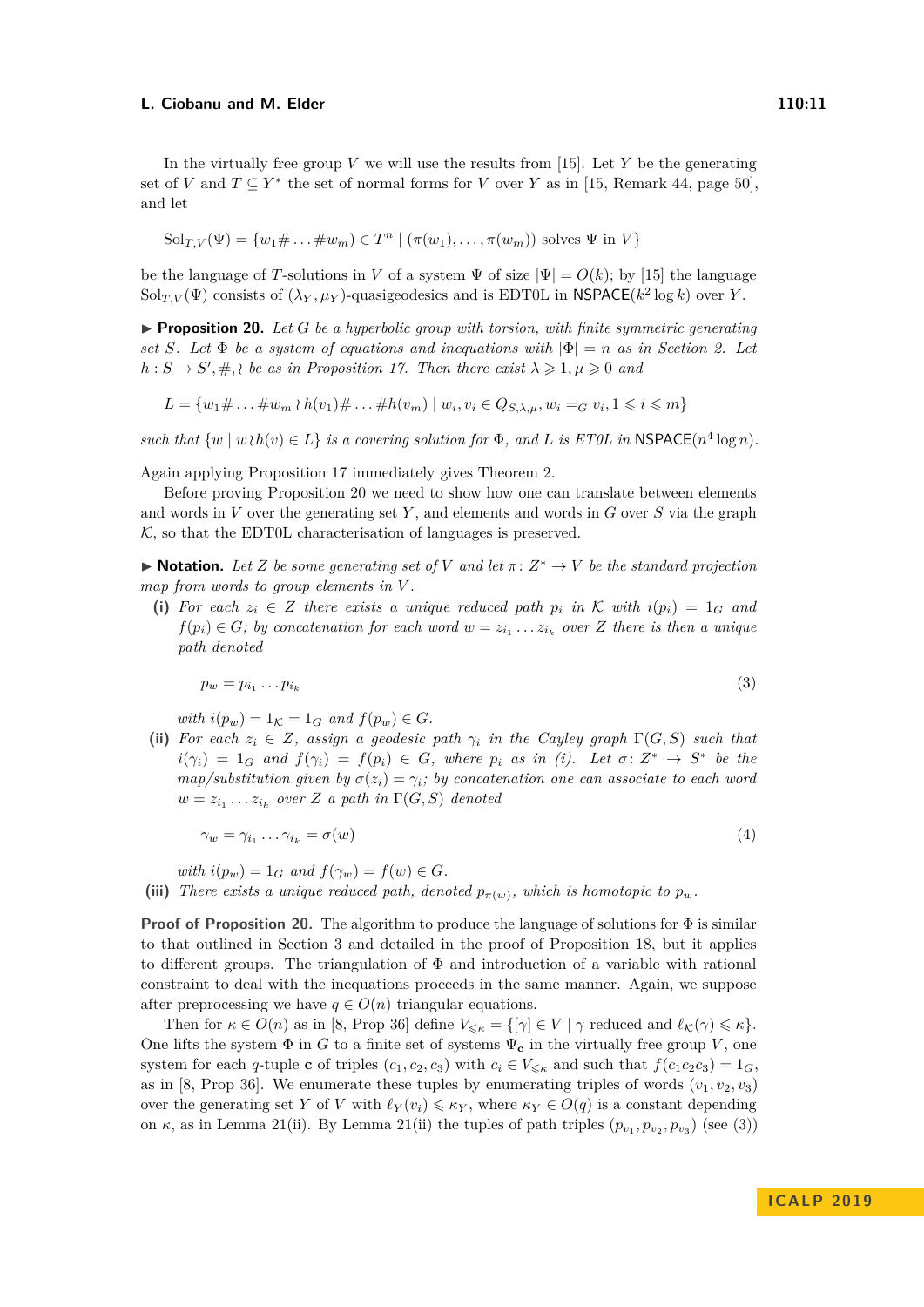## **110:12 Solutions to Equations in Hyperbolic Groups**

in K contain all *q*-tuples of triples  $(c_1, c_2, c_3)$  with  $c_i \in V_{\leq \kappa_Y}$ , up to homotopy. Then for each triple  $(v_1, v_2, v_3)$  we check whether  $f(v_1v_2v_3) = 1_G$ , and this is done by checking whether  $\sigma(v_1)\sigma(v_2)\sigma(v_3) = G$  1 using the Dehn algorithm in *G*.

Then each system  $\Psi_c$  is obtained as in [\(2\)](#page-9-0) in the proof of Proposition [18](#page-8-2) and has input size  $O(q^2) \in O(n^2)$  since it has  $O(q)$  equations, each of length in  $O(q)$ , and the factors  $c_i$  inserted also have length in  $O(q)$ . For each system  $\Psi_c$  over *V* we apply the algorithm in [\[15\]](#page-14-14) and obtain the set of solutions  $\text{Sol}_{T,V}(\Psi_{\mathbf{c}})$  as an EDT0L in  $\mathsf{NSPACE}((q^2)^2 \log(q^2)) = \mathsf{NSPACE}(n^4 \log n)$ of  $(\lambda_Y, \mu_Y)$ -quasigeodesics over *Y*.

Now let  $\mathcal{Q}Sol_{T,V}(\Psi_{\mathbf{c}})$  be the set of all  $(\lambda'_1, \mu'_1)$ -quasigeodesics which represent solutions of Ψ**<sup>c</sup>** in *V* over *Y* . By Proposition [17](#page-8-1) this language is ET0L and by Corollary [22](#page-12-1) it contains at least one word over *Y* for each solution in  $\mathcal{QG}_{\lambda_1,\mu_1}(V)$ .

Then  $\sigma(\mathcal{Q}|\mathcal{S}ol_{T,V}(\Psi_{c}))$  is ET0L since ET0L languages are preserved by substitutions, and by [\[8,](#page-13-6) Prop 36]  $S = \bigcup_{\mathbf{c}} \sigma(QSol_{T,V}(\Psi_{\mathbf{c}}))$  contains  $Sol_G(\Phi)$ , so it is a covering solution set of Φ. By Lemma [23](#page-12-2) the set S consists of at least one (*λG, µG*)-quasigeodesic over *S* for each solution, and then by intersection with the regular set  $Q_{S,\lambda_G,\mu_G}$  of quasigeodesics in *G* over *S* we obtain a set of solutions for  $\Phi$  consisting of  $(\lambda_G, \mu_G)$ -quasigeodesics.

Finally, we run the modified DE algorithm (inserting the additional  $\partial h(W)$  and label **c** for each node printed) to print an NFA for each  $\Phi_c$  for the EDT0L grammar for  $\text{Sol}_{T V}(\Psi_c)$ , which we union using an extra start node as before. From the above work this grammar generates the language L as required.

#### <span id="page-12-0"></span> $\blacktriangleright$  Lemma 21.

- (i) If  $c \in V$  and the reduced path representing  $c$  *in*  $K$  *is an*  $(a, b)$ *-quasigeodesic, then there exists a word w* on *Y* representing *c* such that *w* is an  $(a', b')$ -quasigeodesic, where  $a', b'$ *depend on a, b and Y .*
- (ii) *If*  $c \in V$  *and the length of the reduced path representing c in* K *is*  $\leq L$ *, then there exists a* word *w* on *Y* representing *c* such that  $\ell_Y(w) \leq L_Y$ , where  $L_Y$  depends on *L* and *Y*.

<span id="page-12-1"></span>▶ **Corollary 22.** For any element  $v \in \mathcal{QG}_{\lambda_1,\mu_1}(V)$  there is a  $(\lambda'_1,\mu'_1)$ -quasigeodesic word over *Y representing v, where*  $\lambda'_1$ *,*  $\mu'_1$  *depend on*  $\lambda_1$ *,*  $\mu_1$  *and Y*.

<span id="page-12-2"></span>**Example 23.** Let *w* be a  $(\lambda'_1, \mu'_1)$ -quasigeodesic word over *Y*. Then if the reduced path  $p_{\pi(w)}$ *is*  $(a, b)$ -quasigeodesic in K the (unreduced) path  $p_w$  *is*  $(a_K, b_K)$ -quasigeodesic in K, where  $(a_{\mathcal{K}}, b_{\mathcal{K}})$  depend on  $a, b, \lambda'_1, \mu'_1$  and Y.

*Moreover,*  $\sigma(w)$  *is a*  $(\lambda_G, \lambda_G)$ -quasigeodesic over *S in the hyperbolic group G, where*  $\lambda_G$ ,  $\lambda_G$  *depend on*  $\lambda_1$ ,  $\mu_1$  *and Y*.

**Proof.** Consider the generating set  $Z = Y \cup V_{\leq 3}$  for *V* and let  $\lambda_Z, \mu_Z$  be such that any  $(\lambda'_1, \mu'_1)$ quasigeodesic over *Y* is  $(\lambda_Z, \mu_Z)$ -quasigeodesic over *Z*. Let  $M = \max\{l(\mathcal{K}(p_y) \mid y \in Y\}$ . That is, *M* is the maximal length of a generator in *Y* with respect to the associated reduced path length in K. We will show the statement in the lemma holds for  $(a_K, b_K) = (a, b + M\mu_Z)$ .

We say that a subpath  $s_w$  of  $p_w$  is a maximal backtrack if  $p_w = ps_w p'$ ,  $s_w$  is homotopic to an empty path (via the elimination of backtrackings), and *s<sup>w</sup>* is not contained in a longer subpath of  $p_w$  with the same property. This implies there is a point *A* on  $p_w$  such that  $s_w$  starts and ends at *A*, and such a maximal backtrack traces a tree in  $K$ . We can then write  $p_w = a_1 s_1 a_2 \dots s_{n-1} a_n$ , where  $a_i$  are (possibly empty) subpaths of  $p_w$  and  $s_i$  are maximal backtracks; thus  $p_{\pi(w)} = a_1 a_2 \dots a_n$ . If  $l_K(s_i) \leq M \mu_Z$  for all *i*, then the result follows immediately. Otherwise there exists an  $s_i$  with  $l_K(s_i) > M\mu_Z$ , and we claim that we can write  $s_i$  in terms of a word over  $Z$  that is not a quasigeodesic, which contradicts the assumption that *w* is quasigeodesic.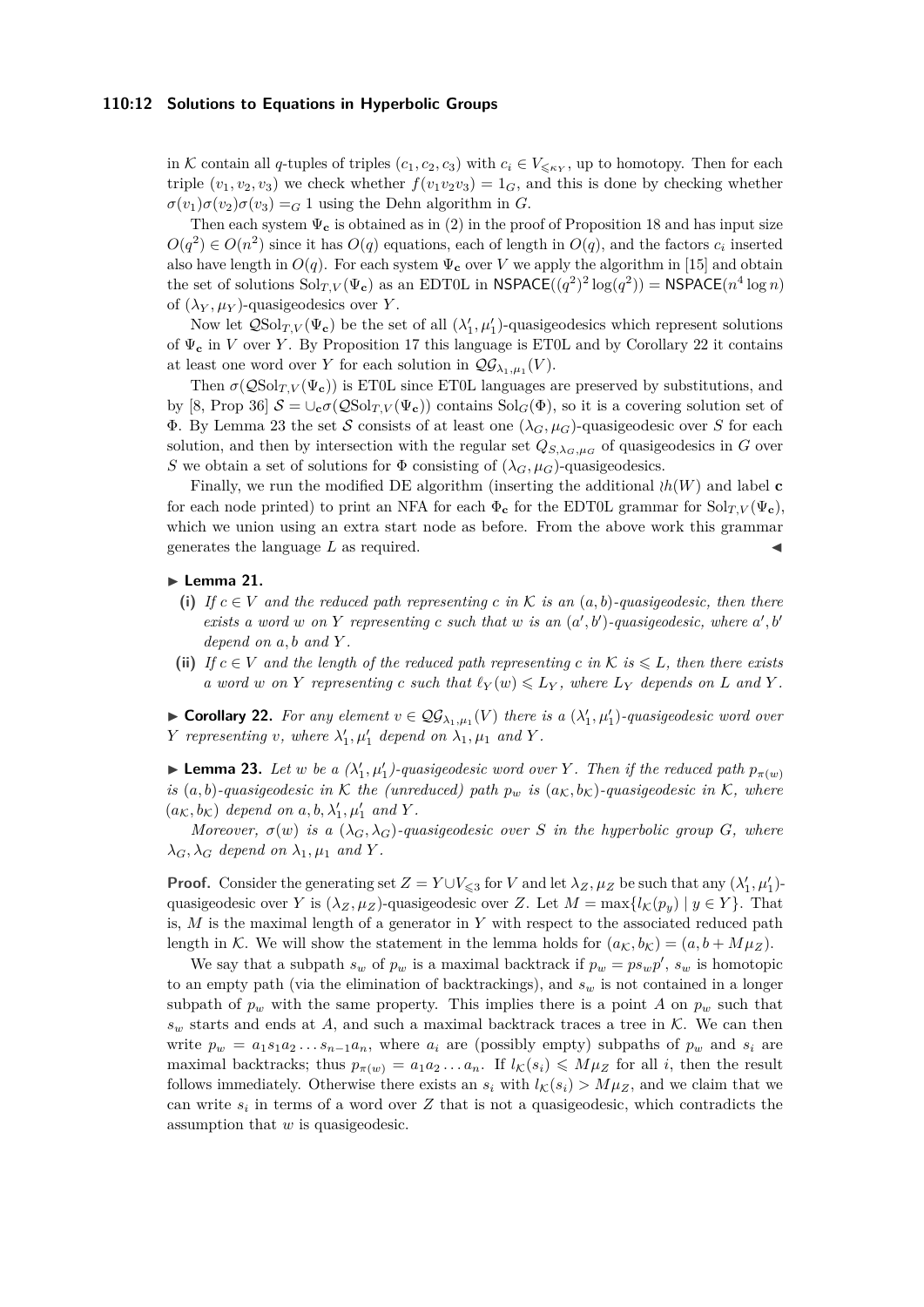To prove the claim, suppose  $i(s_i) = f(s_i) = A$ . We have two cases: in the first case  $A \in G$ then  $\pi(s_i) = V$  1 and  $s_i$  corresponds to a subword *v* of *w* for which  $l_K(p_v) \ge M\mu_Z$ . But *v* represents a word over *Z*, so  $l_K(p_v) \leqslant l_Z(v)M$ , and altogether  $M\mu_Z \leqslant l_K(p_v) \leqslant l_Z(v)M$ . Since  $|v|_Z = 0$  and *v* is a  $(\lambda_Z, \mu_Z)$ -quasigeodesic word over  $Z^*$ ,  $l_Z(v) \leq \mu_Z$ , which contradicts  $l_Z(v) \geq \mu_Z$  from above.

In the second case  $A \notin G$ , so take a point  $B \in G$  at distance 1 from *A* in K (this can always be done), and modify the word *w* to get  $w'$  over  $Z$  so that  $p_{w'}$  in  $K$  includes the backtrack  $[AB, BA]$  off the path  $p_w$ . Also modify  $s_i$  to obtain a new backtrack  $s'_i$ . Clearly  $\pi(p_w) = \pi(p_{w'})$  and  $\pi(s_i) = \pi(s'_i)$ , and  $s'_i$  becomes a maximal backtrack of  $p_{w'}$  which can be written as a word over the generators  $Z$  that represents the trivial element in  $V$ . We can the apply the argument from the first case.

The fact that  $\sigma(w)$  is a  $(\lambda_G, \mu_G)$ -quasigeodesic over *S* in the hyperbolic group *G* follows from the fact that  $\mathcal K$  and  $\Gamma(G, S)$  are quasi-isometric.

#### **References**

- <span id="page-13-1"></span>**1** J. M. Alonso, T. Brady, D. Cooper, V. Ferlini, M. Lustig, M. Mihalik, M. Shapiro, and H. Short. Notes on word hyperbolic groups. In *Group theory from a geometrical viewpoint (Trieste, 1990)*, pages 3–63. World Sci. Publ., River Edge, NJ, 1991.
- <span id="page-13-10"></span>**2** Peter R. J. Asveld. Controlled iteration grammars and full hyper-AFL's. *Information and Control*, 34(3):248–269, 1977.
- <span id="page-13-11"></span>**3** Peter R.J. Asveld. *A Characterization of ET0L and EDT0L Languages*. Number 129 in Memorandum / Department of Applied Mathematics. Department of Applied Mathematics, University of Twente, 1976.
- <span id="page-13-7"></span>**4** Alex Bishop and Murray Elder. Bounded Automata Groups are co-ET0L. In Carlos Martín-Vide, Alexander Okhotin, and Dana Shapira, editors, *Language and Automata Theory and Applications*, pages 82–94, Cham, 2019. Springer International Publishing.
- <span id="page-13-8"></span>**5** Tara Brough, Laura Ciobanu, Murray Elder, and Georg Zetzsche. Permutations of context-free, ET0L and indexed languages. *Discrete Math. Theor. Comput. Sci.*, 17(3):167–178, 2016.
- <span id="page-13-2"></span>**6** James W. Cannon. The theory of negatively curved spaces and groups. In *Ergodic theory, symbolic dynamics, and hyperbolic spaces (Trieste, 1989)*, Oxford Sci. Publ., pages 315–369. Oxford Univ. Press, New York, 1991.
- <span id="page-13-3"></span>**7** Laura Ciobanu, Volker Diekert, and Murray Elder. Solution sets for equations over free groups are EDT0L languages. *Internat. J. Algebra Comput.*, 26(5):843–886, 2016. [doi:](http://dx.doi.org/10.1142/S0218196716500363) [10.1142/S0218196716500363](http://dx.doi.org/10.1142/S0218196716500363).
- <span id="page-13-6"></span>**8** Laura Ciobanu and Murray Elder. Solutions sets to systems of equations in hyperbolic groups are EDT0L in PSPACE. *arXiv e-prints*, abs/1902.07349, February 2019. [arXiv:1902.07349](http://arxiv.org/abs/1902.07349).
- <span id="page-13-9"></span>**9** Laura Ciobanu, Murray Elder, and Michal Ferov. Applications of L systems to group theory. *Internat. J. Algebra Comput.*, 28(2):309–329, 2018. [doi:10.1142/S0218196718500145](http://dx.doi.org/10.1142/S0218196718500145).
- <span id="page-13-12"></span>**10** Karel Culik, II. On some families of languages related to developmental systems. *Internat. J. Comput. Math.*, 4:31–42, 1974. [doi:10.1080/00207167408803079](http://dx.doi.org/10.1080/00207167408803079).
- <span id="page-13-5"></span>**11** François Dahmani and Vincent Guirardel. Foliations for solving equations in groups: free, virtually free, and hyperbolic groups. *J. Topol.*, 3(2):343–404, 2010. [doi:10.1112/jtopol/](http://dx.doi.org/10.1112/jtopol/jtq010) [jtq010](http://dx.doi.org/10.1112/jtopol/jtq010).
- <span id="page-13-0"></span>**12** François Dahmani and Vincent Guirardel. The isomorphism problem for all hyperbolic groups. *Geom. Funct. Anal.*, 21(2):223–300, 2011. [doi:10.1007/s00039-011-0120-0](http://dx.doi.org/10.1007/s00039-011-0120-0).
- <span id="page-13-13"></span>**13** T. Delzant. L'image d'un groupe dans un groupe hyperbolique. *Comment. Math. Helv.*, 70(2):267–284, 1995. [doi:10.1007/BF02566008](http://dx.doi.org/10.1007/BF02566008).
- <span id="page-13-4"></span>**14** Volker Diekert and Murray Elder. Solutions of twisted word equations, EDT0L languages, and context-free groups. In *44th International Colloquium on Automata, Languages, and Programming*, volume 80 of *LIPIcs. Leibniz Int. Proc. Inform.*, pages Art. No. 96, 14. Schloss Dagstuhl. Leibniz-Zent. Inform., Wadern, 2017.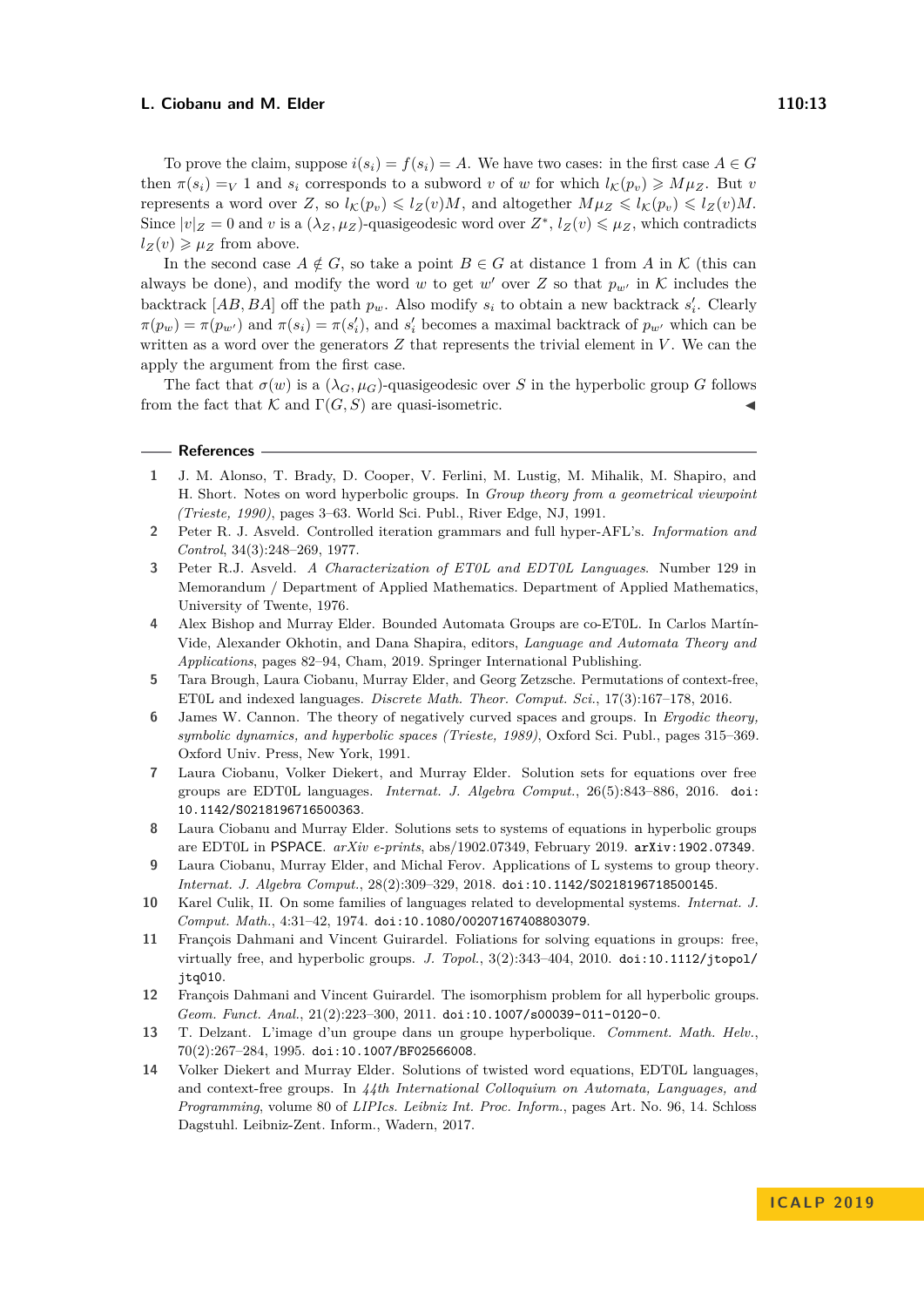## **110:14 Solutions to Equations in Hyperbolic Groups**

- <span id="page-14-14"></span>**15** Volker Diekert and Murray Elder. Solutions to twisted word equations and equations in virtually free groups. *arXiv e-prints*, January 2017. [arXiv:1701.03297](http://arxiv.org/abs/1701.03297).
- <span id="page-14-8"></span>**16** Volker Diekert, Claudio Gutiérrez, and Christian Hagenah. The existential theory of equations with rational constraints in free groups is PSPACE-complete. In A. Ferreira and H. Reichel, editors, *Proc. 18th Annual Symposium on Theoretical Aspects of Computer Science (STACS'01), Dresden (Germany), 2001*, volume 2010 of *Lecture Notes in Computer Science*, pages 170–182. Springer-Verlag, 2001. [doi:10.1007/3-540-44693-1\\_15](http://dx.doi.org/10.1007/3-540-44693-1_15).
- <span id="page-14-9"></span>**17** Volker Diekert, Artur Jeż, and Manfred Kufleitner. Solutions of word equations over partially commutative structures. In *43rd International Colloquium on Automata, Languages, and Programming*, volume 55 of *LIPIcs. Leibniz Int. Proc. Inform.*, pages Art. No. 127, 14. Schloss Dagstuhl. Leibniz-Zent. Inform., Wadern, 2016.
- <span id="page-14-10"></span>**18** Volker Diekert, Artur Jeż, and Wojciech Plandowski. Finding all solutions of equations in free groups and monoids with involution. *Inform. and Comput.*, 251:263–286, 2016. [doi:](http://dx.doi.org/10.1016/j.ic.2016.09.009) [10.1016/j.ic.2016.09.009](http://dx.doi.org/10.1016/j.ic.2016.09.009).
- <span id="page-14-15"></span>**19** A. Ehrenfeucht and G. Rozenberg. On Decomposing Some ET0L Languages Into Deterministic ET0L Languages, 1974. CU-CS-045-74. Computer Science Technical Reports (44). URL: [https://scholar.colorado.edu/csci\\_techreports/44](https://scholar.colorado.edu/csci_techreports/44).
- <span id="page-14-17"></span>**20** A. Ehrenfeucht and G. Rozenberg. On inverse homomorphic images of deterministic ET0L languages. In *Automata, languages, development*, pages 179–189. North-Holland, Amsterdam, 1976.
- <span id="page-14-3"></span>**21** David Epstein and Derek Holt. The linearity of the conjugacy problem in word-hyperbolic groups. *Internat. J. Algebra Comput.*, 16(2):287–305, 2006. [doi:10.1142/S0218196706002986](http://dx.doi.org/10.1142/S0218196706002986).
- <span id="page-14-6"></span>**22** David B. A. Epstein, James W. Cannon, Derek F. Holt, Silvio V. F. Levy, Michael S. Paterson, and William P. Thurston. *Word processing in groups*. Jones and Bartlett Publishers, Boston, MA, 1992.
- <span id="page-14-7"></span>**23** Robert H. Gilman. On the definition of word hyperbolic groups. *Math. Z.*, 242(3):529–541, 2002.
- <span id="page-14-13"></span>**24** R. I. Grigorchuk and I. G. Lysionok. A description of solutions of quadratic equations in hyperbolic groups. *Internat. J. Algebra Comput.*, 2(3):237–274, 1992. [doi:10.1142/](http://dx.doi.org/10.1142/S0218196792000153) [S0218196792000153](http://dx.doi.org/10.1142/S0218196792000153).
- <span id="page-14-0"></span>**25** M. Gromov. Hyperbolic groups. In *Essays in group theory*, volume 8 of *Math. Sci. Res. Inst. Publ.*, pages 75–263. Springer, New York, 1987. [doi:10.1007/978-1-4613-9586-7\\_3](http://dx.doi.org/10.1007/978-1-4613-9586-7_3).
- <span id="page-14-2"></span>**26** M. Gromov. Random walk in random groups. *Geom. Funct. Anal.*, 13(1):73–146, 2003. [doi:10.1007/s000390300002](http://dx.doi.org/10.1007/s000390300002).
- <span id="page-14-4"></span>**27** Derek F. Holt. Word-hyperbolic groups have real-time word problem. *Internat. J. Algebra Comput.*, 10(2):221–227, 2000. [doi:10.1142/S0218196700000078](http://dx.doi.org/10.1142/S0218196700000078).
- <span id="page-14-5"></span>**28** Derek F. Holt, Markus Lohrey, and Saul Schleimer. Compressed decision problems in hyperbolic groups. In *36th International Symposium on Theoretical Aspects of Computer Science (STACS 2019)*, volume 34 of *LIPIcs. Leibniz Int. Proc. Inform.* Schloss Dagstuhl. Leibniz-Zent. Inform., Wadern, 2019. [doi:10.4230/LIPIcs.STACS.2019.34](http://dx.doi.org/10.4230/LIPIcs.STACS.2019.34).
- <span id="page-14-18"></span>**29** Derek F. Holt and Sarah Rees. Regularity of quasigeodesics in a hyperbolic group. *Internat. J. Algebra Comput.*, 13(5):585–596, 2003. [doi:10.1142/S0218196703001560](http://dx.doi.org/10.1142/S0218196703001560).
- <span id="page-14-11"></span>**30** Artur Jeż. Recompression: a simple and powerful technique for word equations. *J. ACM*, 63(1):Art. 4, 51, 2016. [doi:10.1145/2743014](http://dx.doi.org/10.1145/2743014).
- <span id="page-14-12"></span>**31** Artur Jeż. Word equations in nondeterministic linear space. In *44th International Colloquium on Automata, Languages, and Programming*, volume 80 of *LIPIcs. Leibniz Int. Proc. Inform.*, pages Art. No. 95, 13. Schloss Dagstuhl. Leibniz-Zent. Inform., Wadern, 2017.
- <span id="page-14-16"></span>**32** Lila Kari, Grzegorz Rozenberg, and Arto Salomaa. L systems. In *Handbook of formal languages, Vol. 1*, pages 253–328. Springer, Berlin, 1997.
- <span id="page-14-1"></span>**33** Olga Kharlampovich and Alexei Myasnikov. Definable sets in a hyperbolic group. *Internat. J. Algebra Comput.*, 23(1):91–110, 2013. [doi:10.1142/S021819671350001X](http://dx.doi.org/10.1142/S021819671350001X).